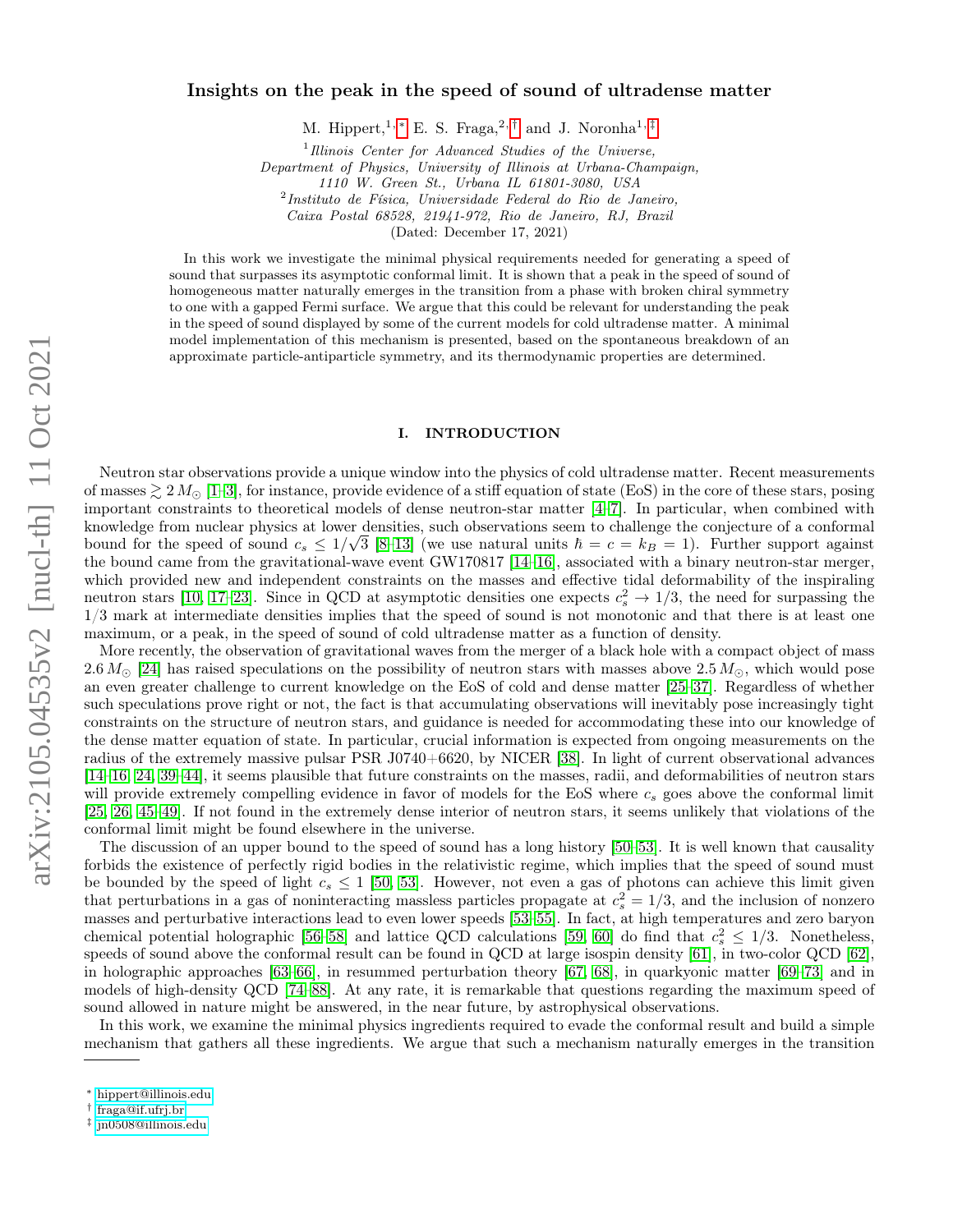from a phase with broken chiral symmetry to one with broken  $U(1)_B$  symmetry, due to the condensation of diquarks or dibaryons, which for simplicity we call here the "chiral-superfluid" transition. This mechanism may be relevant for QCD with two colors [\[62,](#page-10-4) [89–](#page-11-1)[94\]](#page-11-2). We also note that a diquark gap is often present in models featuring a maximum in the speed of sound [\[75–](#page-10-12)[80\]](#page-10-13). In fact, in Ref. [\[76\]](#page-10-14) in particular, a functional-renormalization-group calculation was carried out and it was found that the inclusion of a diquark gap is tightly connected with the emergence of a maximum in the speed of sound. Alternatively, in Ref. [\[80\]](#page-10-13), a Bayesian analysis of current observational data was shown to also favor the presence of diquarks at large densities. We believe our arguments may be helpful to shed more light on these results.

The outline of this paper is as follows. In Sec. [II,](#page-1-0) starting from elementary observations, we devise a simple mechanism capable of meeting all the requirements needed to produce a large peak in the speed of sound. We present in Sec. [III](#page-2-0) a possible symmetry-breaking pattern for the chiral-superfluid transition, based on an approximate, continuous particle-antiparticle symmetry. In Sec. [IV](#page-3-0) we construct a minimalist mean-field toy-model implementation of this symmetry-breaking pattern and calculate its thermodynamical properties. Results are presented and discussed in Sec. [V.](#page-5-0) Finally, Sec. [VI](#page-7-0) presents our conclusions and outlook.

## <span id="page-1-0"></span>II. SPEED OF SOUND BEYOND THE CONFORMAL LIMIT

The approximately conformal speed of sound displayed by QCD at asymptotically large densities follows, in a straightforward manner, from dimensional analysis and asymptotic freedom. At very large chemical potentials,  $\mu \gg \Lambda_{\text{QCD}}$ , all other energy scales, as well as interactions, are rendered irrelevant and the pressure p must become proportional to  $\mu^{d+1}$ , where d is the number of spatial dimensions. In this limit, the speed of sound squared becomes  $c_s^2 = dp/d\epsilon \sim 1/d$  — or  $c_s^2 = 1/3$ , for three spatial dimensions [\[51\]](#page-9-10). At lower densities, mass scales become relevant and the pressure becomes  $p \sim \mu^{d+1} (\mu/m)^{\alpha}$  so that  $c_s^2 \sim (d+\alpha)^{-1}$ , but, since increasing the mass will generally decrease the pressure,  $\alpha > 0$  and the speed of sound becomes subconformal:  $c_s^2 < 1/d$ .

There are two simple ways to evade the argument from dimensional analysis: a) decreasing the number of effective dimensions or b) providing an energy scale  $\Phi$  such that  $p \sim \mu^{d+1} (\mu/\Phi)^\alpha$  with  $\alpha < 0$ . For instance, a speed of sound  $c_s^2 \sim 1$  is found for  $p = p_0(\mu) + q^2 \mu^2 \Phi^2/2$  if the energy scale  $\Phi \gg p_0^{1/2}/\mu$  is approximately independent of  $\mu$ . That is, as long as the susceptibility  $\chi_2 \equiv d^2 p/d\mu^2$  is approximately constant. However, such an energy scale must emerge nonperturbatively and, from here on, we will assume that it arises from the condensation of a (composite) bosonic field. This condensate must increase with chemical potential, starting from a threshold value  $\mu = \mu_c$  up to a point  $\mu \sim \mu_{\text{sat}}$  where it saturates and becomes approximately constant. At the same time, its leading contribution to the pressure must be  $\sim q^2 \mu^2 \Phi^2/2$ . It follows that this condensate must carry (baryon) charge q and, to become approximately constant, there must be somehow a mechanism that keeps it from further increasing — for instance, some type of energy barrier.

Reference [\[8\]](#page-8-4) discussed the connection between the conformal speed-of-sound limit,  $c_s^2 \leq 1/d$ , and the effective degrees of freedom relevant for the system at a given density. In fact, they argued that the effective number of (fermionic) degrees of freedom  $N_{\text{eff}}(\mu) \propto n/\mu^d$ , where n is the density, must decrease with  $\mu$  to produce a speed of sound  $c_s^2 > 1/d$ . We note that this naturally occurs in the presence of a saturating baryon-number-carrying condensate: because the condensate stops growing at  $\mu \sim \mu_{\text{sat}}$ , the corresponding degrees of freedom "freeze" and, thus,  $dN_{\text{eff}}/d\mu < 0$ .

Of course, a mechanism capable of saturating a baryon-number-charged condensate once it has achieved a sufficiently large value is needed to create a regime where  $dN_{\text{eff}}/d\mu < 0$ . This cannot be achieved by conjecturing a simple quartic mean-field potential for  $\Phi$  alone. In fact, if we consider an effective potential  $\Omega(\Phi, \mu) = \Omega_0(\Phi) - q^2 \mu^2 \Phi^2 / 2$  to describe this physics, with  $\partial \Omega / \partial \Phi = 0$ , then from the total derivative

$$
\frac{d}{d\mu}\frac{\partial\Omega}{\partial\Phi} = -2q^2\,\mu\,\Phi + m^2_{\Phi}\,\frac{d\Phi}{d\mu} = 0\,,\tag{1}
$$

one finds

$$
\frac{d\Phi}{d\mu} = 2 q^2 \frac{\mu \Phi}{m_{\Phi}^2} \sim 2 q^2 v^{\gamma - 4} \mu \Phi^{3 - \gamma},\tag{2}
$$

where  $m_{\Phi}^2 \equiv \partial^2 \Omega_0 / \partial \Phi^2 \sim v^2 (\Phi/v)^{\gamma-2}$ . For a quartic potential,  $\gamma = 4$  and  $|\Phi|$  increases linearly with  $|\mu|$ . In general,  $|\Phi| \sim |\mu/v|^{2/(\gamma-2)}$  and the only way for  $\Phi$  to saturate is if  $m_{\Phi}$  abruptly increases for some reason, with  $\gamma \gg 2$ .

At this point, we follow [\[8\]](#page-8-4) and seek inspiration from QCD at large isospin chemical potential [\[61,](#page-10-3) [95\]](#page-11-3), which can be simulated on the lattice [\[96](#page-11-4)[–99\]](#page-11-5) and bears close relation to two-color QCD at finite density [\[62,](#page-10-4) [89–](#page-11-1)[94\]](#page-11-2). In that theory, the isospin-neutral chiral condensate,  $\bar{\sigma} \sim \langle \bar{\psi} \psi \rangle$ , is continuously rotated into an isospin-charged pion condensate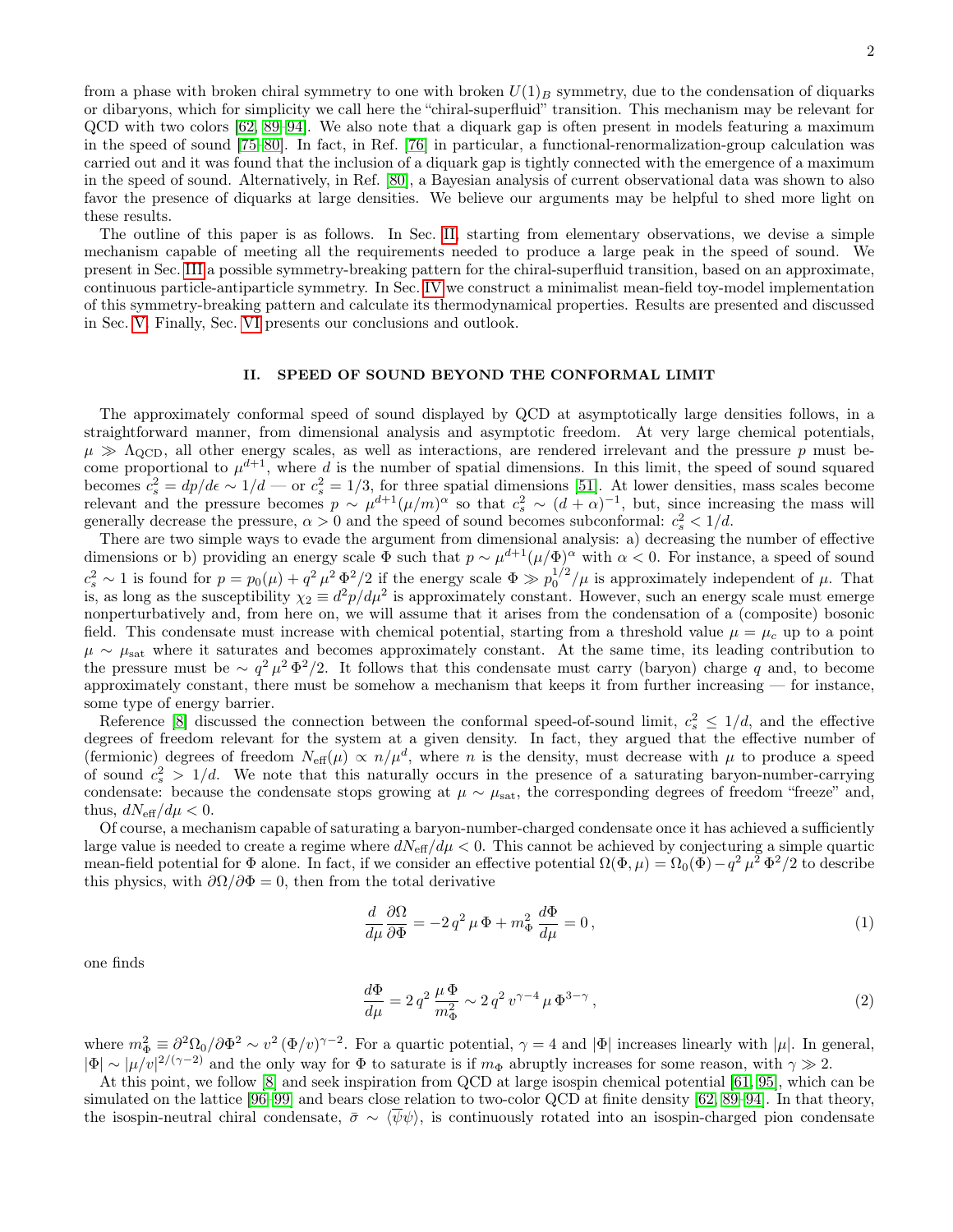$\bar{\pi} \sim \langle \bar{\psi} \gamma_5 \tau_3 \psi \rangle$  at increasing isospin chemical potential. Once the chiral condensate is completely rotated into pions, the pion condensate saturates, giving rise to a peak in the speed of sound [\[61\]](#page-10-3). This points us to a minimal mechanism that can lead to a speed of sound that goes above the conformal limit: we must introduce at least one extra field, in addition to  $\Phi$ . This field, which we denote by  $\sigma$ , must condense at lower densities and then be continuously converted into the baryon-number-charged condensate, as  $\mu$  increases, up to the point where it saturates.

Let us now devise a generic Ginzburg-Landau theory that realizes such a mechanism. With increasing  $\mu$ , the order parameter  $\varphi \equiv (\sigma, \Phi)$  will move along the minimum of the effective potential  $\Omega(\varphi, \mu)$ , with  $\partial\Omega/\partial \varphi = 0$ . Thus, the total derivative

<span id="page-2-1"></span>
$$
\frac{d}{d\mu}\frac{\partial\Omega}{\partial\varphi_i} = \frac{\partial^2\Omega}{\partial\mu\partial\varphi_i} + \frac{\partial^2\Omega}{\partial\varphi_j\partial\varphi_i}\frac{d\varphi_j}{d\mu} = 0
$$
\n(3)

must vanish. The chemical potential couples to the baryon-number-carrying component  $\Phi$  according to

<span id="page-2-2"></span>
$$
\Omega(\varphi,\mu) = \Omega_0(\varphi,\mu) - \mu^2 \varphi^T \mathbf{Q}^2 \varphi/2, \qquad (4)
$$

where we defined the charge matrix  $Q^2 \equiv \text{diag}(0, q^2)$ . Also, after defining the mass matrix  $M^2 \equiv \partial \Omega_0 / \partial \varphi^2$ , we find  $\partial^2\Omega/\partial\varphi^2 = M^2 - \mu^2 Q^2$  and, from Eqs. [\(3\)](#page-2-1) and [\(4\)](#page-2-2),

<span id="page-2-3"></span>
$$
\frac{d\varphi}{d\mu} = 2\,\mu \, \left(M^2 - \mu^2 \mathbf{Q}^2\right)^{-1} \mathbf{Q}^2 \varphi \,. \tag{5}
$$

For the order parameter  $\varphi(\mu)$  to saturate after rotating from the  $\sigma$  to the  $\Phi$  direction,  $\Omega_0(\varphi,\mu)$  must act as a "gutter", guiding  $\varphi$  along the path of least energy as  $\mu$  increases. That is,  $\varphi(\mu)$  will tend to change along the direction corresponding to the smallest eigenvalue  $m<sup>2</sup>$  of the mass matrix, as long as it is much smaller than the largest eigenvalue  $m_{\geq}^2$ . The most general (real) mass matrix with eigenvalues  $m_{\leq}^2$  and  $m_{\geq}^2$  can be found by applying a rotation to diag $(m^2, m^2)$ :

<span id="page-2-4"></span>
$$
\mathbf{M}^2 = \begin{pmatrix} m_{>}^2 \cos^2 \phi + m_{<}^2 \sin^2 \phi & (m_{>}^2 - m_{<}^2) \cos \phi \sin \phi \\ (m_{>}^2 - m_{<}^2) \cos \phi \sin \phi & m_{<}^2 \cos^2 \phi + m_{>}^2 \sin^2 \phi \end{pmatrix},
$$
(6)

where  $m^2$ ,  $m^2$ , and  $\phi$  can be functions of  $\varphi$  and  $\mu$ . From Eqs. [\(5\)](#page-2-3) and [\(6\)](#page-2-4), for  $m^2 > m^2$ ,  $\mu^2$ , one obtains

$$
\frac{d\Phi}{d\mu} \approx \frac{2 q^2 \mu \Phi \cos^2 \phi}{m_{\leq}^2 - q^2 \mu^2 \cos^2 \phi} + \mathcal{O}(\mu^2/m_{>}^2, m_{<}^2/m_{>}^2). \tag{7}
$$

We find that  $\Phi(\mu)$  saturates as soon as  $\phi \to \pi/2$ . The reason why becomes clear once  $\phi$  is recognized as the angle between the  $\sigma$  direction and the mass eigenstate of mass  $m_{>}$ . While cos  $\phi > 0$ , the baryon-number-charged component  $\Phi$  is partially aligned with the lighter direction, of mass  $m_<$ , and is free to grow with increasing  $\mu$ . Once  $\cos \phi \approx 0$ , however, it becomes completely aligned with the heavy direction and stalls, with  $d\Phi/d\mu \approx 0$ .

Because  $\Phi$  is a bosonic field with nonzero baryon number, it is natural to interpret it as a dibaryon or as a diquark " $\psi \psi$ ". The condensate  $\sigma$ , on the other hand, is neutral and can be interpreted as a chiral condensate " $\bar{\psi} \psi$ ". In fact, an interplay such as the one we propose is verified between a  $\langle qq \rangle$  and a  $\langle \bar{q}q \rangle$  condensate in the model of Ref. [\[100\]](#page-11-6). As a result, chiral-symmetry restauration is followed by the onset of a slowly-varying diquark gap, accomplishing the requirements of our mechanism. This resembles the case of QCD with two colors and two flavors [\[62,](#page-10-4) [89–](#page-11-1)[94\]](#page-11-2). One important difference is that the phase transition is of first order in Ref. [\[100\]](#page-11-6), while it is of second order for two-color QCD. A nonmonotonic speed of sound should be present in both cases, as verified already in the latter [\[62\]](#page-10-4).

## <span id="page-2-0"></span>III. GELL-MANN-MAJORANA SYMMETRY

The mechanism described above requires that a neutral condensate rotates into a baryon-number-charged condensate. The simplest way to find couplings which allow for such rotation is to conjecture an approximate symmetry between the two fields, identifying the light directions in the effective potential with pseudo-Goldstone modes. Since these fields have different baryon numbers, this symmetry must connect particles and antiparticles. In this context, it is quite natural to consider continuous transformations of the form

<span id="page-2-5"></span>
$$
\Lambda_C: \quad \psi \to \psi' = \psi + i \epsilon \gamma_5 \psi^C \tag{8}
$$

where  $\epsilon$  is an infinitesimal parameter and  $\psi^C = C \overline{\psi}^T$  is the charge conjugate of  $\psi$   $(C = i \gamma^2$  in the Dirac basis of the  $\gamma$  matrices).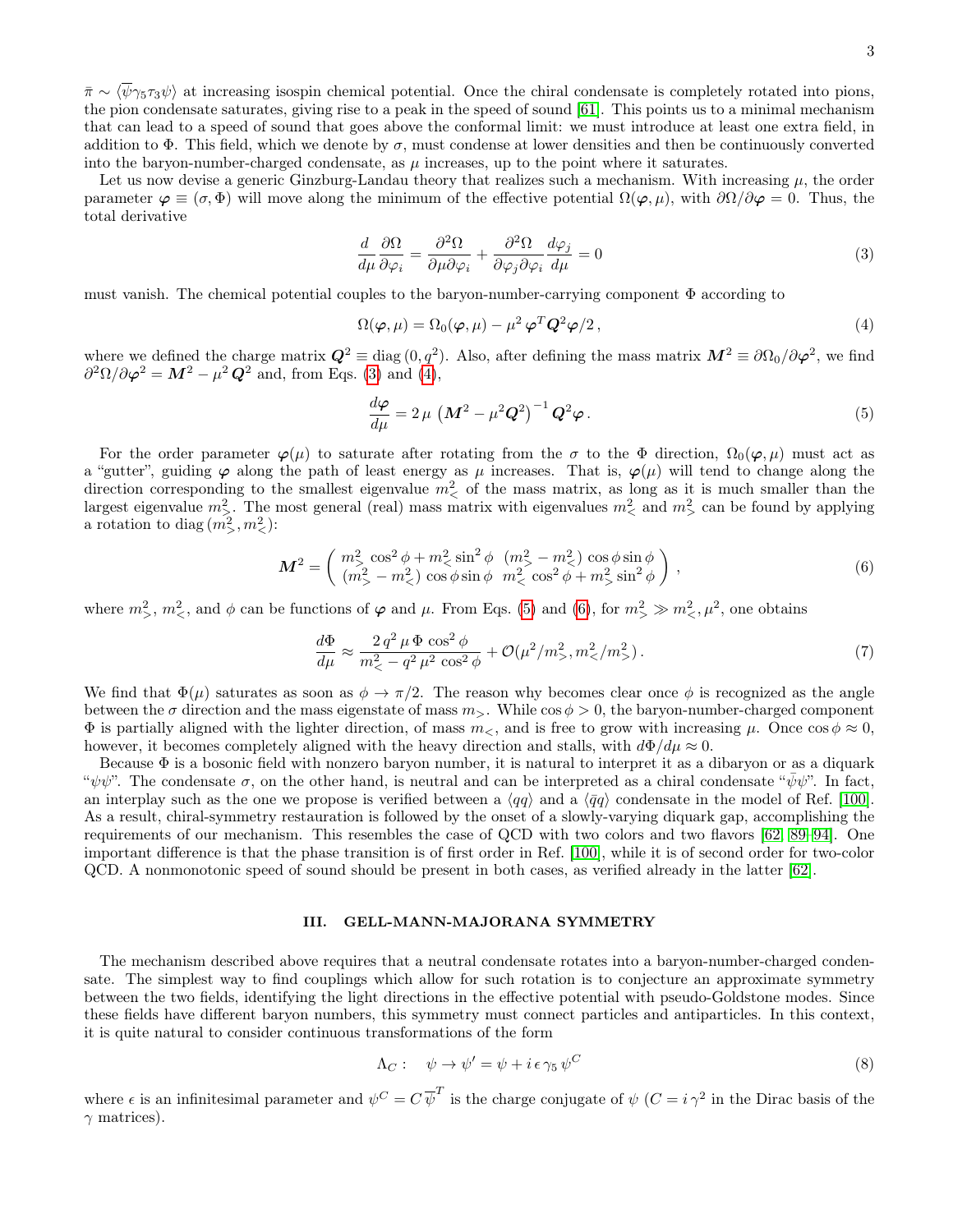It proves convenient to write transformation [\(8\)](#page-2-5) in the Nambu-Gorkov basis  $\Psi \equiv \frac{1}{\sqrt{2}}$  $\frac{1}{2}(\psi, \psi^C)$ :

$$
\Lambda_C: \quad \Psi \to \Psi' = \Psi + i\,\epsilon\,G_C\,\Psi \,, \quad G_C \equiv \gamma_5\,\tau_x \,, \tag{9}
$$

where we employ Pauli matrices  $\vec{\tau}$  in the Nambu-Gorkov basis. Under  $\Lambda_C$ , Dirac bilinears transform as

$$
\overline{\Psi} \mathcal{X} \Psi \to \overline{\Psi} \mathcal{X} \Psi + i \epsilon \overline{\Psi} \{ \mathcal{X}, G_C \} \Psi.
$$
\n
$$
(10)
$$

As a particular case, the kinetic term in the Dirac Lagrangian  $\overline{\Psi}$  diag  $(i\partial, i\partial) \Psi$  is left unchanged. This is not the case for the neutral, scalar Dirac mass term

$$
\overline{\psi}\,\psi \to \overline{\psi}\psi + i\,\epsilon\,\left(\overline{\psi}\gamma_5\,\psi^C + \overline{\psi}^C\gamma_5\,\psi\right),\tag{11}
$$

which is continuously rotated into a Majorana mass term with the quantum numbers of a dibaryon. Obviously, since it connects baryon and antibaryon, the transformation  $\Lambda_C$  does not commute with the familiar  $U(1)_B$  transformation

$$
\Lambda_B: \quad \Psi \to \Psi' = \Psi + i\,\epsilon\,G_B\,\Psi \,, \quad G_B \equiv \tau_z \,. \tag{12}
$$

Instead, we find that applying  $\Lambda_B$  and  $\Lambda_C$  consecutively yields a different transformation:

$$
\Lambda_{C^*}: \quad \Psi \to \Psi' = \Psi + i\,\epsilon\,G_{C^*}\,\Psi \,, \quad G_{C^*} \equiv \gamma_5 \,\tau_y \,. \tag{13}
$$

Together, transformations  $\Lambda_B$ ,  $\Lambda_C$ , and  $\Lambda_{C^*}$  form a  $SU(2)$  group, which we denote as  $SU(2)_{\text{GMM}}$ . While only  $\Lambda_B$  is expected to be a true symmetry for charged and massive fermions, there might be situations in which an approximate realization of the full  $SU(2)_{\text{GMM}}$  symmetry becomes relevant. This is expected to be the case for effective theories where a fraction of the Dirac mass term is generated dynamically and the physical states are not directly coupled to gauge fields. In such theories, the dynamically generated mass can be rotated into a superfluid gap at sufficiently high density, as we will see below. This feature is largely robust against the explicit breaking of the symmetry, which makes it interesting for phenomenological applications.

The generators  $\Lambda_C$  and  $\Lambda_{C^*}$  connect the chiral condensate  $\sigma$ , which has the quantum numbers of  $\overline{\psi}\psi$ , to the real and imaginary parts of a dibaryon condensate  $\Phi$ , which has the quantum numbers of  $\overline{\psi}\gamma_5 \psi^C$ . In turn, the generator  $\Lambda_B$  rotates  $\Phi$  into its complex conjugate  $\Phi^*$ . In what follows  $\Phi$  will play the role of the saturating baryon-numberbreaking field that generates the nonmonotonic behavior of the speed of sound, with  $\sigma$  playing the role of the auxiliary condensate responsible for the saturation mechanism.

#### <span id="page-3-0"></span>IV. LOW-ENERGY EFFECTIVE MODEL

Inspired by chiral effective models of nuclear physics, we now build an effective model in which an approximate  $SU(2)_{\text{GMM}}$  symmetry is spontaneously broken to  $U(1)_B$  at low energies. The pseudo-Goldstone bosons correspond to the generators  $\Lambda_C$  and  $\Lambda_{C^*}$ , which keep  $\sigma^2 + |\Phi|^2$  fixed. These will, of course, play the role of the light excitations, of mass  $m<sub>5</sub>$ , discussed in Sec. II. On the other hand, because of the approximate symmetry, it is natural to assume that the Higgs-like mode—corresponding to changes in the magnitude of the condensate  $(\sigma, \Phi)$ — is significantly heavier, by a factor  $m_>/m_< \gg 1$ .

The low-energy degrees of freedom of the theory are the fermions and two pseudo-Goldstone bosons corresponding to the broken symmetry generators  $\Lambda_C$  and  $\Lambda_{C^*}$ . By restricting ourselves to the low-energy regime, we can integrate out the heavier Higgs-like excitation, as in the nonlinear sigma model, leaving us with the constraint  $\sigma^2 + |\Phi|^2 = F^2$ . This considerably simplifies our model, which can be written in terms of the field

$$
\Sigma \equiv F e^{i \gamma_5 \vec{\phi} \cdot \vec{\tau}} = \sigma \, \mathbb{1}_8 + i \, \gamma_5 \, \vec{\Phi} \cdot \vec{\tau},\tag{14}
$$

where  $\vec{\phi} = \phi \hat{\phi} = \phi (\cos \alpha, \sin \alpha, 0), \sigma = F \cos \phi$ , and

$$
\vec{\Phi} \equiv (\text{Re } \Phi, \text{Im } \Phi, 0) = F \sin(\phi) \hat{\phi} \approx F \phi \hat{\phi}.
$$
 (15)

The simplest fermion-meson coupling dictated by the symmetry is of the form  $\overline{\Psi} g \Sigma \Psi$ , where g is the coupling constant. It can be transformed into a Dirac mass term by a suitable redefinition of the fermion field,  $\Psi \to \Sigma^{1/2} \Psi / F$ . This leads to the Lagrangian

$$
\mathcal{L} = \overline{\Psi} \left( i \gamma^{\mu} \partial_{\mu} + \gamma^{\mu} V_{\mu} + i \gamma^{\mu} \gamma_5 A_{\mu} - g F \right) \Psi + \frac{F^2}{4} \text{tr} \left[ \partial^{\mu} U^{\dagger} \partial_{\mu} U \right] + \frac{F^2 m_{\Phi}^2}{4} \text{tr} \left( U^{\dagger} + U \right) , \qquad (16)
$$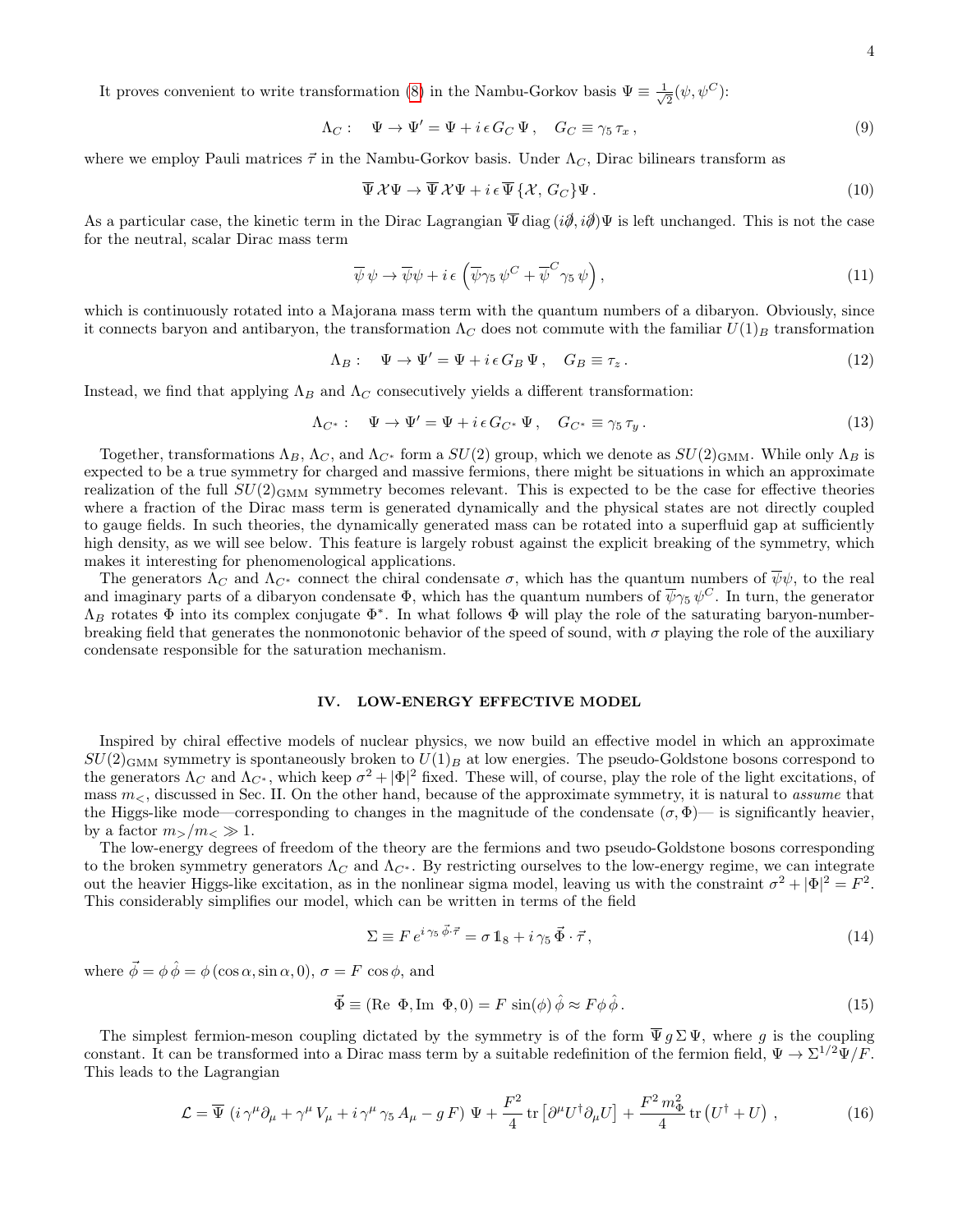

<span id="page-4-1"></span>FIG. 1. Dispersion relation for the fermions in the trivial ( $\bar{\phi} = 0$ , dashed lines), BCS ( $\bar{\phi} = \pi/4$ , dotted lines) and massless BCS  $(\bar{\phi} = \pi/2,$  dash-dotted lines) phases, for  $\mu = 1.3 m_f$ . The bottom three curves correspond to particle solutions,  $E_{k+}$  (in blue), while the top three ones correspond to antiparticle solutions,  $E_{k-}$  (in red). See Eq. [\(21\)](#page-4-0) for the definition of  $E_{k\pm}$ .

where we employ  $U \equiv e^{i \vec{\phi} \cdot \vec{\tau}/F}$  instead of  $\Sigma$  and include an explicit symmetry breaking term, yielding a mass  $m_{\Phi}$  for the dibaryon field. Due to the redefinition of the fermion field, only derivative couplings with  $\Sigma$  are kept, in the form

$$
V_{\mu} = \frac{i}{2} \left( \xi \, \partial_{\mu} \xi^{\dagger} + \xi^{\dagger} \, \partial_{\mu} \xi \right) , \quad A_{\mu} = \frac{1}{2} \left( \xi \, \partial_{\mu} \xi^{\dagger}_{\sigma} - \xi^{\dagger} \, \partial_{\mu} \xi \right) , \tag{17}
$$

where  $\xi \equiv U^{1/2} = e^{i \vec{\phi} \cdot \vec{\tau}/2}$  and, in contrast with the usual nonlinear sigma model, both  $A_\mu$  and  $V_\mu$  are vector fields.

The coupling to the  $U(1)_B$  chemical potential  $\mu$  can be found by employing the covariant derivative

$$
D_{\mu}\Psi \equiv \partial_{\mu}\Psi - i\,\mu\,\delta_{\mu}^{0}\tau_{z}\,\Psi\,, \quad D_{\mu}U \equiv \partial_{\mu}U - i\,\mu\,\delta_{\mu}^{0}\left[\tau_{z},U\right].\tag{18}
$$

In mean-field approximation, because the  $U(1)_B$  symmetry is preserved,  $\langle \alpha \rangle = 0$  and

$$
\mathcal{L}_{MF} = \langle \overline{\Psi} \left( i \gamma^{\mu} \partial_{\mu} + \gamma^{0} \mu \cos \bar{\phi} \tau_{z} + \gamma^{0} \gamma_{5} \mu \sin \bar{\phi} \tau_{y} - g F \right) \Psi \rangle + 2 \mu^{2} F^{2} \sin^{2} \bar{\phi} + F^{2} m_{\Phi}^{2} \cos \bar{\phi}, \tag{19}
$$

where we denote  $\langle \phi \rangle = \bar{\phi}$ . As the condensate rotates from  $\bar{\phi} = 0$  to  $\bar{\phi} = \pi/2$ , the coupling of the fermions to the chemical potential changes in form. This is because of the redefinition of the fermion field, which becomes a mixture of particle and antiparticle for  $\sin \phi \neq 0$ .

From here on, we focus on low temperatures and approximate  $T \approx 0$ . By evaluating the fermionic determinant, we find the effective potential at zero temperature:

<span id="page-4-2"></span>
$$
\Omega(\bar{\phi}) = -\int \frac{d^3k}{(2\pi)^3} \left( E_{\mathbf{k}+} + E_{\mathbf{k}-} \right) - 2\,\mu^2 \, F^2 \, \sin^2 \bar{\phi} + F^2 \, m_\Phi^2 \left( 1 - \cos \bar{\phi} \right),\tag{20}
$$

with

<span id="page-4-0"></span>
$$
E_{\mathbf{k}\pm}(\bar{\phi}) \equiv \sqrt{(\omega_{\mathbf{k}}(\bar{\phi}) \mp \mu)^2 + (gF)^2 \sin^2 \bar{\phi}},\tag{21}
$$

where  $\omega_{\mathbf{k}}(\bar{\phi}) \equiv \sqrt{k^2 + (gF)^2 \cos^2{\bar{\phi}}}$ . Equation [\(21\)](#page-4-0) interpolates continuously between the dispersion relation of free particles of mass  $m_f = g F$  (for  $\bar{\phi} = 0$ ) and that of excitations in the presence of a superfluid gap  $\Delta_f = g F$  (for  $\phi = \pi/2$ ). This dispersion relation is shown for different values of  $\overline{\phi}$  in Fig. [1.](#page-4-1)

There are two divergent contributions to the effective potential in Eq. [\(20\)](#page-4-2). The first one equals the vacuum energy at  $\mu = 0$ :

$$
\delta\Omega_{\Lambda} = -\frac{1}{\pi^2} \int_0^{\Lambda} k^2 dk \,\omega_{\mathbf{k}}(0) \,. \tag{22}
$$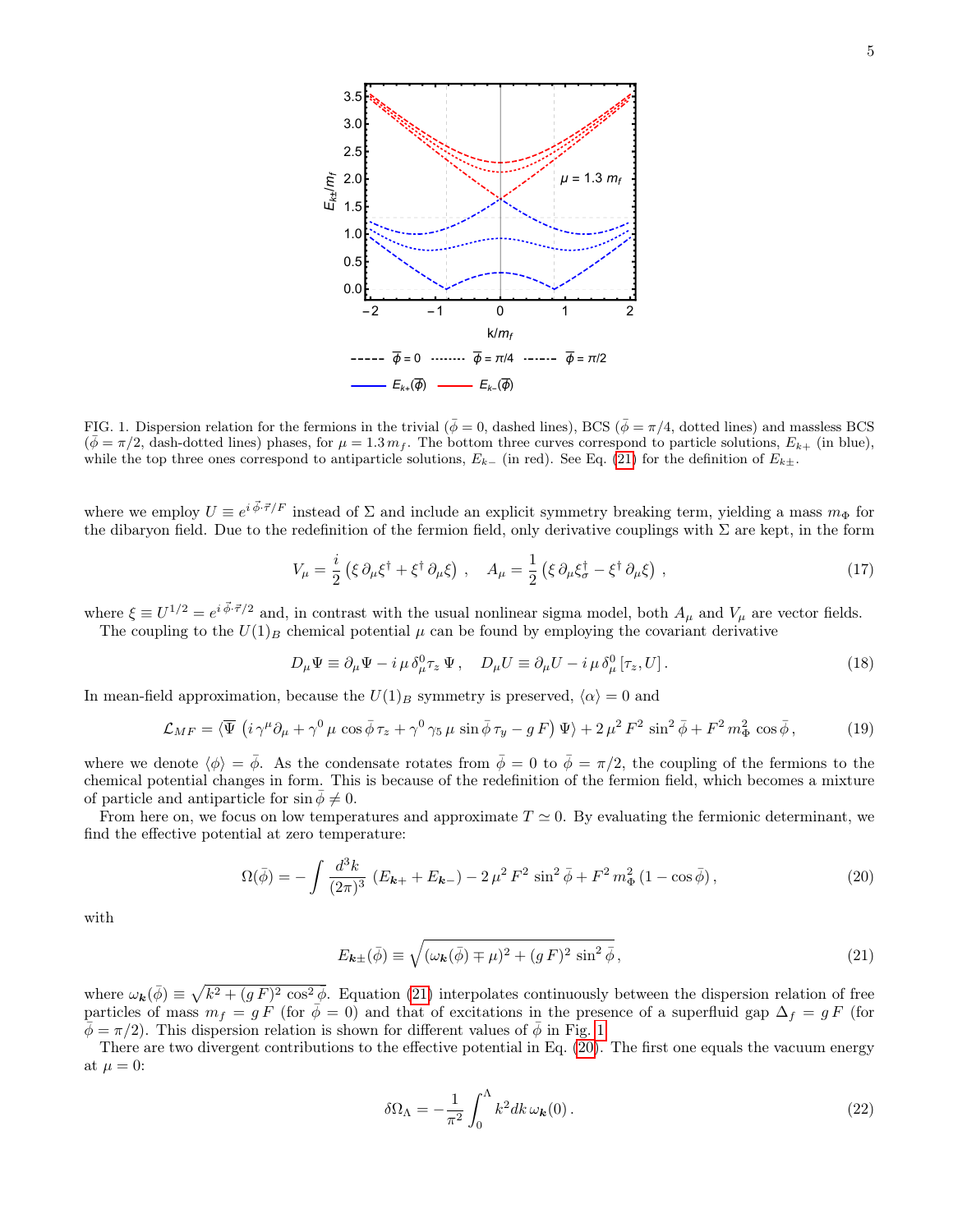and can be subtracted by shifting  $\Omega$  by a constant. The second one is logarithmic and it reads

$$
\delta\Omega_{\delta F^2}(\bar{\phi}) = -\frac{1}{2\pi^2} (gF)^2 \,\mu^2 \,\sin^2 \bar{\phi} \int_0^\Lambda \frac{k^2 dk}{\omega_k^2(0)} \,. \tag{23}
$$

This can be absorbed by renormalizing  $F^2$  and  $m_{\Phi}^2$ , with  $F^2 m_{\Phi}^2$  kept fixed.

A gap equation can be found by minimizing the renormalized effective potential  $\Omega_R \equiv \Omega - \delta \Omega_\Lambda - \delta \Omega_{\delta F^2}$  with respect to  $\phi$ . This yields the gap equation

$$
\frac{\partial \Omega}{\partial \bar{\phi}} = -4\,\mu^2\,F^2\sin\bar{\phi}\,\cos\bar{\phi} + F^2\,m_{\Phi}^2\,\sin\bar{\phi} - \mu\,(gF)^2\sin\bar{\phi}\,\cos\bar{\phi}\,I_{\bar{\phi}} = 0\,,\tag{24}
$$

which has two solutions  $\bar{\phi} = \bar{\phi}^*$ , with:

<span id="page-5-1"></span>
$$
\begin{cases}\n\sin\bar{\phi}^* = 0, & \text{or} \\
\cos\bar{\phi}^* = \frac{1}{\mu} \frac{m_{\Phi}^2}{4\mu + g^2 I_{\bar{\phi}}(\bar{\phi}^*)}\n\end{cases},
$$
\n(25)

where

$$
I_{\bar{\phi}}(\bar{\phi}) \equiv \int \frac{d^3k}{(2\pi)^3} \frac{1}{\omega_k(\bar{\phi})} \left( \frac{1}{E_{\mathbf{k}+}(\bar{\phi})} - \frac{1}{E_{\mathbf{k}+}(\bar{\phi})} - 2\,\mu \left( \frac{g\,F}{\omega_{\mathbf{k}}(0)} \right)^2 \right) \,. \tag{26}
$$

The second solution in Eq. [\(25\)](#page-5-1) corresponds to the superfluid phase and must be found self-consistently. We note that this solution only exists for  $4\mu^2 + g^2 I_{\bar{\phi}} \ge m_\Phi^2$ , which reduces to  $2|\mu| \ge m_\Phi$  in the noninteracting limit  $g \to 0$ .

# <span id="page-5-0"></span>V. RESULTS AND DISCUSSION

Having found the minimum of the effective potential, we can find the pressure  $p = -\Omega_R(\bar{\phi}^*)$ , the baryon density  $n = \partial p/\partial \mu$ , the energy density  $\epsilon = \mu n - p$  and all equilibrium quantities. Numerical results are shown in Fig. [2.](#page-6-0) As anticipated, as  $\mu$  increases, the condensate continuously rotates from the neutral to the baryon-number-charged direction. Once this rotation is finished, the expectation value  $\langle |\Phi|^2 \rangle = F^2$  provides a constant contribution ~  $4F^2$ to the susceptibility, which in turn leads to a peak in the speed of sound, which goes above the conformal limit. The peak in the speed of sound can also be explained in terms of the effective number of degrees of freedom  $n/n_{\rm SB}$  =  $6\pi^2 n/\mu^3$ , which continuously decreases toward the two spin states of the fermion field once the baryon-numbercarrying condensate has saturated [\[8\]](#page-8-4).

The contribution of the condensate to the susceptibility can be calculated by replacing the second solution in Eq. [\(25\)](#page-5-1) into the second derivative of the effective potential:

<span id="page-5-2"></span>
$$
\chi_2^{\text{cond}} = 12 F^2 \left(\frac{m_{\Phi}}{2\mu}\right)^4 + 4 F^2 \quad (+\text{fermionic contribution}).\tag{27}
$$

Right above the critical chemical potential,  $\chi_2$  peaks, causing a dip in the speed of sound. Then, as the condensate rotates toward the baryon-number-charged direction, the first term in Eq. [\(27\)](#page-5-2) dominates and  $\chi_2$  decreases, restoring the speed of sound to its previous value. Finally, after the dibaryon condensate saturates, the second term in Eq. [\(27\)](#page-5-2) dominates, leading to a flat (or minimum) susceptibility and a peak in the speed of sound. At even higher values of  $\mu$ , the fermionic contribution dominates and the speed of sound decreases toward the conformal limit from above.

The arguments above depend on a few steps of decreasing generality. To draw appropriate conclusions, we must clarify the importance of each assumption and choice. That a large, nonperturbative energy scale must contribute to the baryon-number susceptibility to produce a large peak in the speed of sound seems inescapable. Only in this way it is possible to circumvent arguments from dimensional-analysis. If we consider the same arguments from the point of view of the number of spatial dimensions, with  $n \sim \mu^d$ , it is natural to relate this energy scale to a lower number of effective dimensions on the Fermi surface—say, due to a gap hindering its growth. In quarkyonic matter, for instance, this scale is provided by the depth of the baryonic shell,  $\Delta \sim \Lambda_{\rm QCD}$ , on top of the quark Fermi surface [\[69–](#page-10-9)[73,](#page-10-10) [101\]](#page-11-7). When the Fermi momentum of the quarks  $k_F \sim \mu \ll \Delta$ , the leading contribution to the density becomes  $n \sim \Delta^2 k_F \sim \Delta^2 \mu$  [\[69,](#page-10-9) [71,](#page-10-15) [73\]](#page-10-10). Here, instead of a gap on top of the quark Fermi surface due to the formation of baryons, we consider a gap on top of the the baryonic Fermi surface due to an instability against the formation of a dibaryon condensate. We view this approach as more conservative, since it does not require quark degrees of freedom.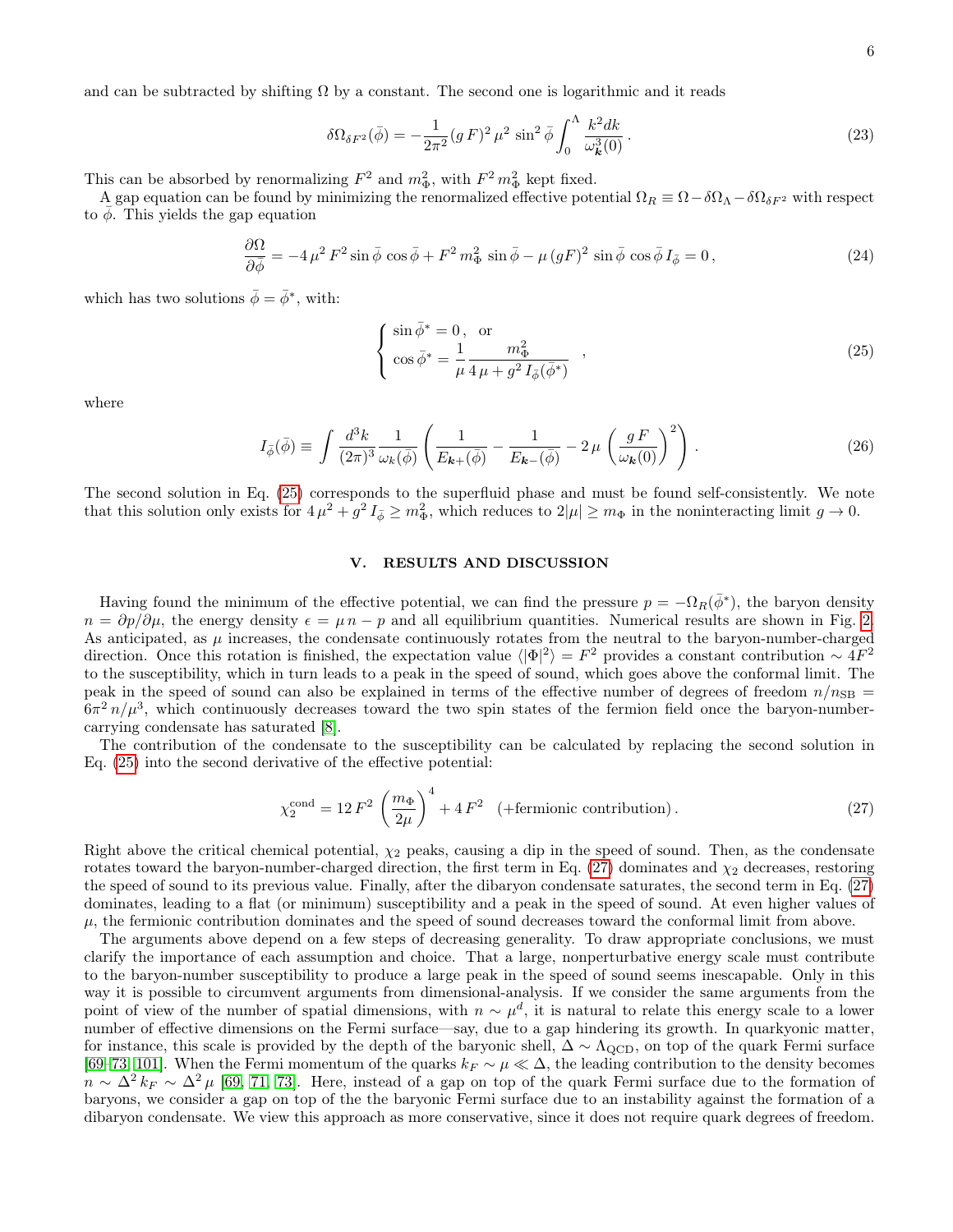

<span id="page-6-0"></span>FIG. 2. The order parameter sin  $\bar{\phi}$  (top left), the susceptibility  $\chi_2$  (top right), the speed of sound  $c_s$  (bottom left) and the effective number of degrees of freedom  $6\pi^2 n/\mu^3$  (bottom right), as functions of the chemical potential, normalized by  $m_f = g F$ . Dashed gray lines show results for a free gas of fermions at zero temperature, while colored lines show results for different values of the dibaryon mass  $m_{\Phi}$  and coupling constant g.

0 2 4 6 8 10

 $μ/m<sub>f</sub>$ 

0 2 4 6 8 10

 $μ/m<sub>f</sub>$ 

Nevertheless, the nature of the degrees of freedom is not essential to the mechanism and a gap due to the formation of diquarks would do just as well. Implications of diquark condensation to the speed of sound in dense matter were made in [\[76,](#page-10-14) [78\]](#page-10-16).

Once we assume the nonperturbative energy scale to emerge from a diquark or dibaryon gap, a mechanism for saturating this gap is also required. Thus, another robust point in our argument corresponds to the need of an interplay between heavy and light degrees of freedom. On the other hand, it is not necessary that these degrees of freedom display any sort of symmetry. Other mechanisms could be responsible for saturating a baryon-numbercarrying condensate, related or not to symmetry groups that break baryon-number conservation. At any rate, and even though it is not essential to our reasoning, the Gell-Mann–Majorana symmetry of Sec. [III](#page-2-0) is appealingly simple. It also bears a clear resemblance to the chiral symmetry found in two-color, two-flavor QCD [\[62,](#page-10-4) [89–](#page-11-1)[94\]](#page-11-2). A number of extensions to the  $SU(2)_{\text{GMM}}$  group can be found by combining flavor, chiral and charge-conjugation transformations, which could be of interest in phenomenological applications.

Bearing in mind all of the above observations, it seems very plausible that a peak in the speed of sound of cold and dense matter is caused by the condensation of baryon or quark Cooper pairs, catalyzed by the presence of a neutral condensate. This presents an alternative to the mechanism realized in quarkyonic matter [\[69–](#page-10-9)[73,](#page-10-10) [101\]](#page-11-7), with no need for quarks or any exotic degrees of freedom. It could also provide a simple explanation for the speed-of-sound peak found in Refs. [\[75–](#page-10-12)[80\]](#page-10-13). Because of the spontaneous breakdown of the  $U(1)_B$  symmetry at large  $\mu$ , this mechanism is expected to display a phase transition. However, the baryon-number susceptibility does not diverge, nor does the speed of sound vanish in our model. Even so, for a large range of parameters, the susceptibility still peaks, leading to a dip before the peak in the speed of sound (see Fig. [2\)](#page-6-0). This seems to be a unique feature of our mechanism.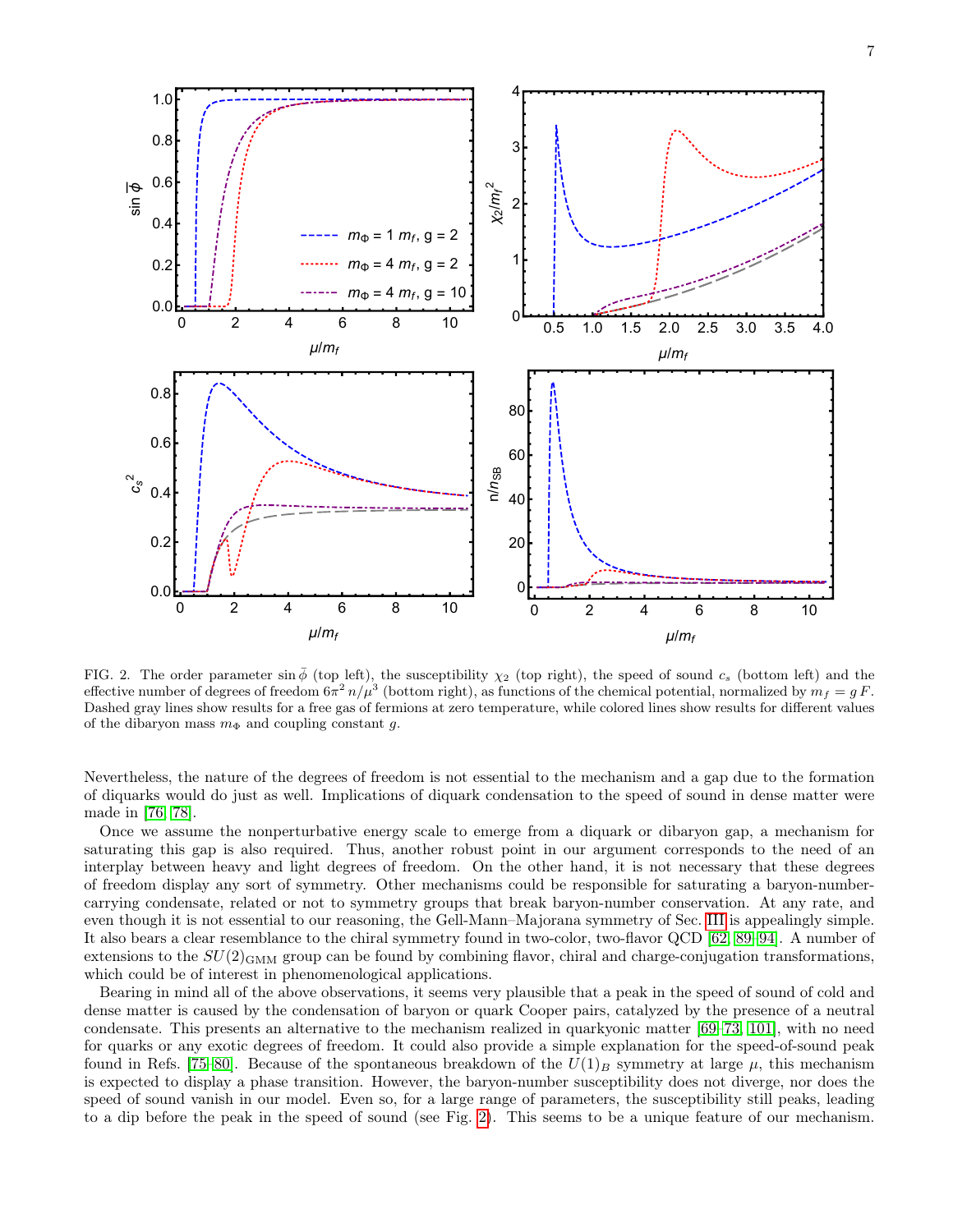If present in the EoS of cold and dense matter, this speed-of-sound dip could lead to a softer EoS at slightly lower densities.

The lack of divergences in  $\partial^2 p/\partial \mu^2$  can be explained by noting that the chemical potential itself does not break the  $U(1)_B$  symmetry explicitly. If an external field H were included so as to explicitly break  $U(1)_B$ , the corresponding susceptibility  $\partial^2 p/\partial H^2|_{H=0}$  would diverge at the onset of the  $U(1)_B$ -breaking condensate. It could prove instructive to analyze the behavior of the specific heat across the transition. We note that, very close to the transition, large fluctuations are expected and the mean-field approximation becomes unreliable, so that we cannot establish its nature. However, we note that the mean-field treatment and the specifics of the toy model of Sec. [IV](#page-3-0) are not essential to the main physical mechanism put forth in Sec. [II.](#page-1-0)

### <span id="page-7-0"></span>VI. CONCLUSIONS

In this paper, we have addressed possible ramifications of the conjectured peak in the speed of sound of cold and dense matter. First, we have identified a necessary ingredient for the emergence of such feature in the EoS of dense matter: the onset of a large, nearly constant, nonperturbative energy scale contributing to the baryon-number susceptibility. Furthermore, we have identified a class of models capable of attaining this condition. We argue that such models would arise naturally in the interface between a phase presenting a large chiral condensate and one featuring a superfluid or superconducting gap, which we dub the "chiral-superfluid" transition. The relation between chiral symmetry and superconducting gaps at finite density were previously explored, for instance, in [\[74,](#page-10-11) [89–](#page-11-1)[91,](#page-11-8) [100,](#page-11-6) [102–](#page-11-9) [104\]](#page-11-10). The mechanism put forth here can be related to the one found in quarkyonic matter, where the role of the gap would be played by the depth of the baryonic shell of the Fermi sphere [\[69–](#page-10-9)[73,](#page-10-10) [101\]](#page-11-7). While quarkyonic matter is driven by large- $N_c$  physics, one could argue that our proposal is inspired by the physics of  $N_c = N_f = 2$  QCD [\[89–](#page-11-1)[94\]](#page-11-2), where baryons are diquarks [\[92\]](#page-11-11).

We then turned to an explicit model implementation of this scenario. For greater simplicity, we introduced an auxiliary symmetry between the chiral condensate and the superfluid gap, consisting of a  $SU(2)_{\text{GMM}}$  group. By imposing this symmetry to be approximately realized, we arrived at a minimalistic low-energy effective model of the chiral-superfluid transition. As expected, we found that the EoS of this model presents a clear peak in the speed of sound, capable of reaching values above  $c_s^2 = 1/3$ . For some sets of parameters, we found that this peak is preceded by a speed-of-sound dip, similar to the one found in the QCD high-temperature crossover [\[59,](#page-10-1) [60\]](#page-10-2). The structure in the speed of sound corresponds to a minimum in the baryon-number susceptibility, sometimes following a peak, which we attribute to a large constant contribution to the susceptibility. In different model realizations, diquarks might condense in a first-order or second-order transition, leading to a softer EoS before the peak in the speed of sound. We note that, in our specific implementation, the conformal limit  $c_s^2 \to 1/3$  is achieved from above and not from below. We attribute this to the incomplete and simplified nature of the model, which could be improved, say, by including other interactions. We stress that the toy model of Sec. [IV](#page-3-0) is not intended to be realistic. We leave the task of constructing a more realistic implementation of the same mechanism, which would be suitable for investigations of the neutron star mass-radius relation, for future work.

We do not claim that the developments hereby presented are the only possible solution to the conundrum set by recent neutron-star observations. Rather, we view it as a simple, conservative alternative to other proposals [\[20,](#page-8-14) [69,](#page-10-9) [71–](#page-10-15)[73,](#page-10-10) [85,](#page-10-17) [101,](#page-11-7) [105](#page-11-12)[–107\]](#page-11-13), in the sense that no exotic degrees of freedom are necessary. In particular, our mechanism naturally highlights the role played by superfluid or superconducting gaps in ultradense matter, and it might help explain the physics responsible for the emergence of a nonmonotonic speed of sound in previous model calculations [\[75](#page-10-12)[–80\]](#page-10-13). While it is well known that diquarks can make the EOS of dense matter stiffer (see e.g., Ref [\[75\]](#page-10-12)), the importance of the interplay with other degrees of freedom has not, to our knowledge, been pointed out before. This could provide valuable guidance for further models of neutron-star matter.

## ACKNOWLEDGMENTS

We thank J. Noronha-Hostler for comments on the neutron star mass-radius relations. M.H. thanks D. Kroff for fruitful discussions. E.S.F. is partially supported by CAPES (Finance Code 001), CNPq, FAPERJ, and INCT-FNA (Process No. 464898/2014-5). J.N. is partially supported by the U.S. Department of Energy, Office of Science, Office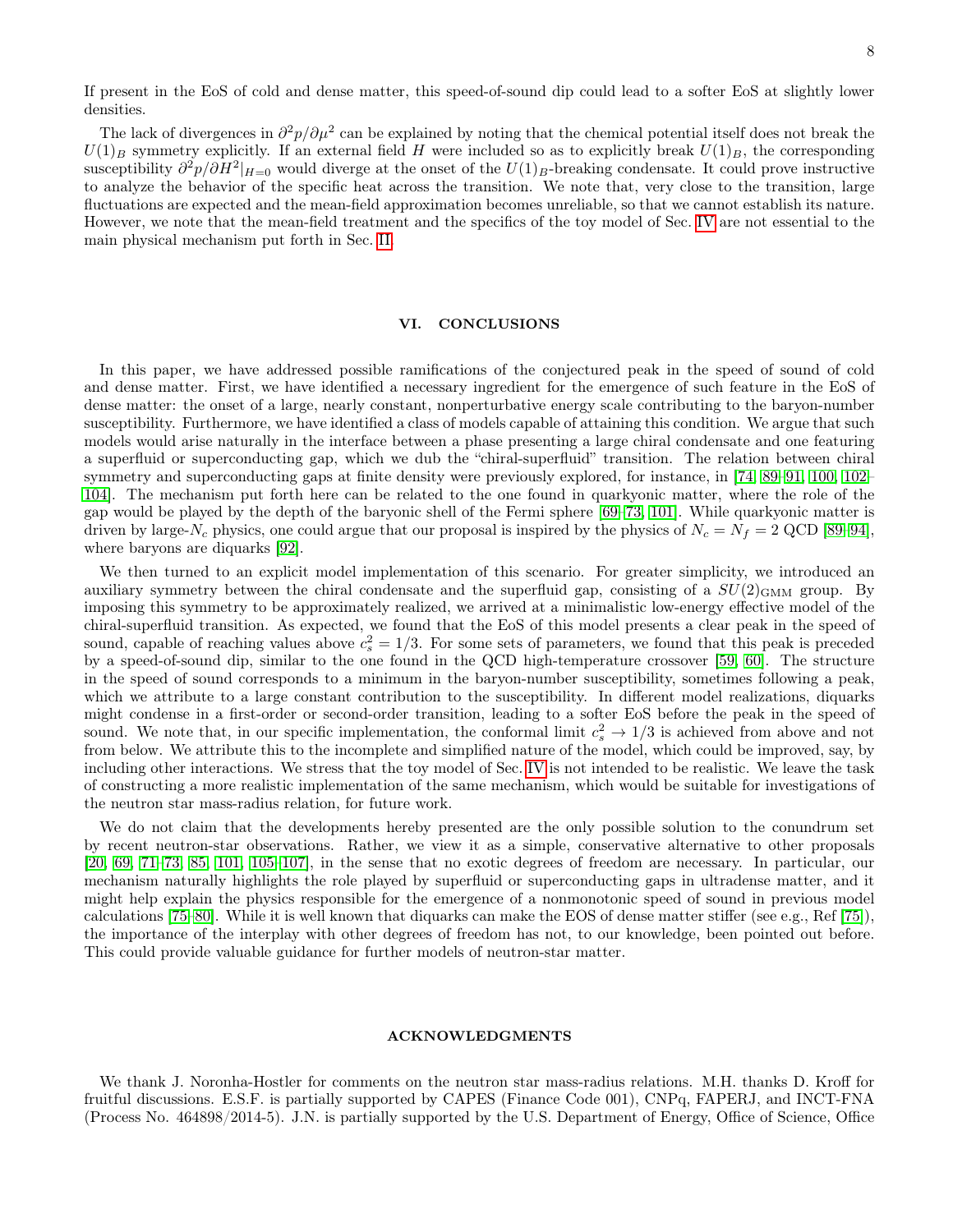- <span id="page-8-0"></span>[1] Paul Demorest, Tim Pennucci, Scott Ransom, Mallory Roberts, and Jason Hessels, "Shapiro Delay Measurement of A Two Solar Mass Neutron Star," Nature 467[, 1081–1083 \(2010\),](https://doi.org/ 10.1038/nature09466) [arXiv:1010.5788 \[astro-ph.HE\].](http://arxiv.org/abs/1010.5788)
- [2] John Antoniadis et al., "A Massive Pulsar in a Compact Relativistic Binary," Science 340[, 6131 \(2013\),](https://doi.org/10.1126/science.1233232) [arXiv:1304.6875](http://arxiv.org/abs/1304.6875) [\[astro-ph.HE\].](http://arxiv.org/abs/1304.6875)
- <span id="page-8-1"></span>[3] H. T. Cromartie et al. (NANOGrav), "Relativistic Shapiro delay measurements of an extremely massive millisecond pulsar," [Nature Astron.](https://doi.org/ 10.1038/s41550-019-0880-2) 4, 72–76 (2019), [arXiv:1904.06759 \[astro-ph.HE\].](http://arxiv.org/abs/1904.06759)
- <span id="page-8-2"></span>[4] Michael Buballa et al., "EMMI rapid reaction task force meeting on quark matter in compact stars," [J. Phys. G](https://doi.org/10.1088/0954-3899/41/12/123001) 41, [123001 \(2014\),](https://doi.org/10.1088/0954-3899/41/12/123001) [arXiv:1402.6911 \[astro-ph.HE\].](http://arxiv.org/abs/1402.6911)
- [5] Aleksi Kurkela, Eduardo S. Fraga, Jürgen Schaffner-Bielich, and Aleksi Vuorinen, "Constraining neutron star matter with Quantum Chromodynamics," [Astrophys. J.](https://doi.org/10.1088/0004-637X/789/2/127) 789, 127 (2014), [arXiv:1402.6618 \[astro-ph.HE\].](http://arxiv.org/abs/1402.6618)
- [6] Eemeli Annala, Tyler Gorda, Aleksi Kurkela, and Aleksi Vuorinen, "Gravitational-wave constraints on the neutron-starmatter Equation of State," [Phys. Rev. Lett.](https://doi.org/10.1103/PhysRevLett.120.172703) 120, 172703 (2018), [arXiv:1711.02644 \[astro-ph.HE\].](http://arxiv.org/abs/1711.02644)
- <span id="page-8-3"></span>[7] Rana Nandi, Prasanta Char, and Subrata Pal, "Constraining the relativistic mean-field model equations of state with gravitational wave observations," Phys. Rev. C 99[, 052802 \(2019\),](https://doi.org/10.1103/PhysRevC.99.052802) [arXiv:1809.07108 \[astro-ph.HE\].](http://arxiv.org/abs/1809.07108)
- <span id="page-8-4"></span>[8] Paulo Bedaque and Andrew W. Steiner, "Sound velocity bound and neutron stars," [Phys. Rev. Lett.](https://doi.org/10.1103/PhysRevLett.114.031103) 114, 031103 (2015), [arXiv:1408.5116 \[nucl-th\].](http://arxiv.org/abs/1408.5116)
- [9] Justin Alsing, Hector O. Silva, and Emanuele Berti, "Evidence for a maximum mass cut-off in the neutron star mass dis-tribution and constraints on the equation of state," [Mon. Not. Roy. Astron. Soc.](https://doi.org/10.1093/mnras/sty1065)  $478$ ,  $1377-1391$  (2018), [arXiv:1709.07889](http://arxiv.org/abs/1709.07889) [\[astro-ph.HE\].](http://arxiv.org/abs/1709.07889)
- <span id="page-8-8"></span>[10] Ingo Tews, Joseph Carlson, Stefano Gandolfi, and Sanjay Reddy, "Constraining the speed of sound inside neutron stars with chiral effective field theory interactions and observations," [Astrophys. J.](https://doi.org/10.3847/1538-4357/aac267) 860, 149 (2018), [arXiv:1801.01923 \[nucl-th\].](http://arxiv.org/abs/1801.01923)
- [11] Yong-Liang Ma and Mannque Rho, "Sound velocity and tidal deformability in compact stars," [Phys. Rev. D](https://doi.org/ 10.1103/PhysRevD.100.114003) 100, 114003 [\(2019\),](https://doi.org/ 10.1103/PhysRevD.100.114003) [arXiv:1811.07071 \[nucl-th\].](http://arxiv.org/abs/1811.07071)
- [12] Na Zhang, Dehua Wen, and Houyuan Chen, "Imprint of the speed of sound in nuclear matter on global properties of neutron stars," Phys. Rev. C 99[, 035803 \(2019\).](https://doi.org/10.1103/PhysRevC.99.035803)
- <span id="page-8-5"></span>[13] Mark G. Alford, G. F. Burgio, Sophia Han, Gabriele Taranto, and Dario Zappalà, "Constraining and applying a generic high-density equation of state," Phys. Rev. D **92**[, 083002 \(2015\),](https://doi.org/ 10.1103/PhysRevD.92.083002) [arXiv:1501.07902 \[nucl-th\].](http://arxiv.org/abs/1501.07902)
- <span id="page-8-6"></span>[14] B. P. Abbott et al. (LIGO Scientific, Virgo), "GW170817: Observation of Gravitational Waves from a Binary Neutron Star Inspiral," [Phys. Rev. Lett.](https://doi.org/10.1103/PhysRevLett.119.161101) 119, 161101 (2017), [arXiv:1710.05832 \[gr-qc\].](http://arxiv.org/abs/1710.05832)
- [15] B. P. Abbott et al. (LIGO Scientific, Virgo), "GW170817: Measurements of neutron star radii and equation of state," [Phys. Rev. Lett.](https://doi.org/10.1103/PhysRevLett.121.161101) 121, 161101 (2018), [arXiv:1805.11581 \[gr-qc\].](http://arxiv.org/abs/1805.11581)
- <span id="page-8-7"></span>[16] B. P. Abbott et al. (LIGO Scientific, Virgo), "Properties of the binary neutron star merger GW170817," [Phys. Rev. X](https://doi.org/ 10.1103/PhysRevX.9.011001) 9, [011001 \(2019\),](https://doi.org/ 10.1103/PhysRevX.9.011001) [arXiv:1805.11579 \[gr-qc\].](http://arxiv.org/abs/1805.11579)
- <span id="page-8-9"></span>[17] I. Tews, J. Margueron, and S. Reddy, "Confronting gravitational-wave observations with modern nuclear physics constraints," [Eur. Phys. J. A](https://doi.org/ 10.1140/epja/i2019-12774-6) 55, 97 (2019), [arXiv:1901.09874 \[nucl-th\].](http://arxiv.org/abs/1901.09874)
- [18] Brendan Reed and C. J. Horowitz, "Large sound speed in dense matter and the deformability of neutron stars," [Phys.](https://doi.org/10.1103/PhysRevC.101.045803) Rev. C 101[, 045803 \(2020\),](https://doi.org/10.1103/PhysRevC.101.045803) [arXiv:1910.05463 \[astro-ph.HE\].](http://arxiv.org/abs/1910.05463)
- [19] Collin D. Capano, Ingo Tews, Stephanie M. Brown, Ben Margalit, Soumi De, Sumit Kumar, Duncan A. Brown, Badri Krishnan, and Sanjay Reddy, "Stringent constraints on neutron-star radii from multimessenger observations and nuclear theory," Nature Astron. 4[, 625–632 \(2020\),](https://doi.org/ 10.1038/s41550-020-1014-6) [arXiv:1908.10352 \[astro-ph.HE\].](http://arxiv.org/abs/1908.10352)
- <span id="page-8-14"></span>[20] Eemeli Annala, Tyler Gorda, Aleksi Kurkela, Joonas Nättilä, and Aleksi Vuorinen, "Evidence for quark-matter cores in massive neutron stars," Nature Phys. 16[, 907–910 \(2020\),](https://doi.org/ 10.1038/s41567-020-0914-9) [arXiv:1903.09121 \[astro-ph.HE\].](http://arxiv.org/abs/1903.09121)
- [21] A. Kanakis-Pegios, P. S. Koliogiannis, and Ch. C. Moustakidis, "Speed of sound constraints from tidal deformability of neutron stars," Phys. Rev. C 102[, 055801 \(2020\),](https://doi.org/10.1103/PhysRevC.102.055801) [arXiv:2007.13399 \[nucl-th\].](http://arxiv.org/abs/2007.13399)
- [22] S. Huth, C. Wellenhofer, and A. Schwenk, "New equations of state constrained by nuclear physics, observations, and QCD calculations of high-density nuclear matter," Phys. Rev. C 103[, 025803 \(2021\),](https://doi.org/ 10.1103/PhysRevC.103.025803) [arXiv:2009.08885 \[nucl-th\].](http://arxiv.org/abs/2009.08885)
- <span id="page-8-10"></span>[23] Ming-Zhe Han, Jin-Liang Jiang, Shao-Peng Tang, and Yi-Zhong Fan, "Bayesian nonparametric inference of neutron star equation of state via neural network," (2021), [arXiv:2103.05408 \[hep-ph\].](http://arxiv.org/abs/2103.05408)
- <span id="page-8-11"></span>[24] R. Abbott et al. (LIGO Scientific, Virgo), "GW190814: Gravitational Waves from the Coalescence of a 23 Solar Mass Black Hole with a 2.6 Solar Mass Compact Object," [Astrophys. J.](https://doi.org/10.3847/2041-8213/ab960f) 896, L44 (2020), [arXiv:2006.12611 \[astro-ph.HE\].](http://arxiv.org/abs/2006.12611)
- <span id="page-8-12"></span>[25] Christian Drischler, Sophia Han, James M. Lattimer, Madappa Prakash, Sanjay Reddy, and Tianqi Zhao, "Limiting masses and radii of neutron stars and their implications," (2020), [arXiv:2009.06441 \[nucl-th\].](http://arxiv.org/abs/2009.06441)
- <span id="page-8-13"></span>[26] Ingo Tews, Peter T. H. Pang, Tim Dietrich, Michael W. Coughlin, Sarah Antier, Mattia Bulla, Jack Heinzel, and Lina Issa, "On the Nature of GW190814 and Its Impact on the Understanding of Supranuclear Matter," [Astrophys. J. Lett.](https://doi.org/ 10.3847/2041-8213/abdaae) 908[, L1 \(2021\),](https://doi.org/ 10.3847/2041-8213/abdaae) [arXiv:2007.06057 \[astro-ph.HE\].](http://arxiv.org/abs/2007.06057)
- [27] A. Kanakis-Pegios, P. S. Koliogiannis, and Ch. C. Moustakidis, "Probing the Nuclear Equation of State from the Existence of a ∼ 2.6 M Neutron Star: The GW190814 Puzzle," Symmetry 13[, 183 \(2021\),](https://doi.org/ 10.3390/sym13020183) [arXiv:2012.09580 \[astro-ph.HE\].](http://arxiv.org/abs/2012.09580)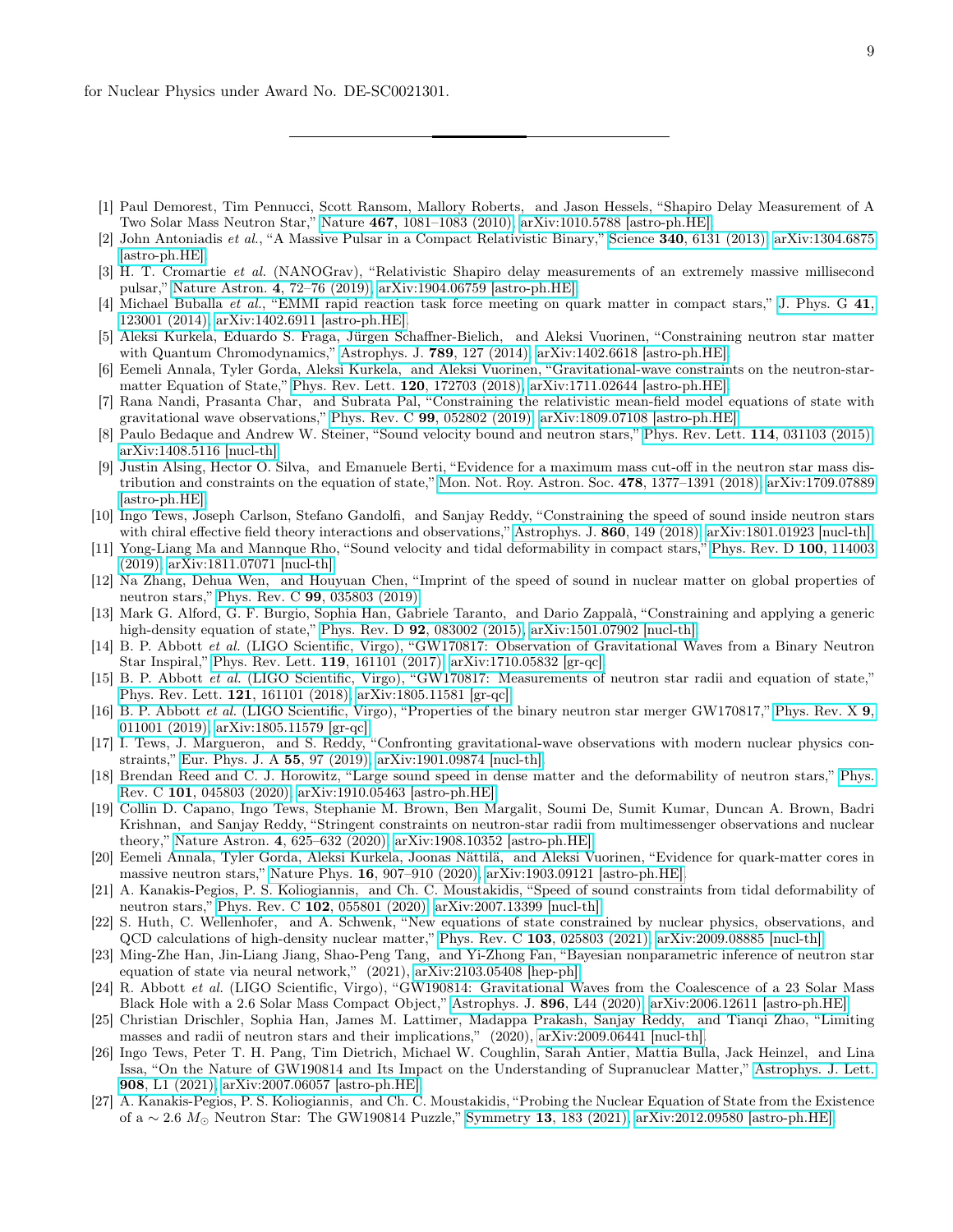- [28] Christoph Adam, Alberto García Martín-Caro, Miguel Huidobro, Ricardo Vázquez, and Andrzej Wereszczynski, "A new consistent neutron star equation of state from a generalized Skyrme model," Phys. Lett. B 811[, 135928 \(2020\),](https://doi.org/ 10.1016/j.physletb.2020.135928) [arXiv:2006.07983 \[hep-th\].](http://arxiv.org/abs/2006.07983)
- [29] Hung Tan, Jacquelyn Noronha-Hostler, and Nico Yunes, "Neutron Star Equation of State in light of GW190814," [Phys.](https://doi.org/ 10.1103/PhysRevLett.125.261104) Rev. Lett. 125[, 261104 \(2020\),](https://doi.org/ 10.1103/PhysRevLett.125.261104) [arXiv:2006.16296 \[astro-ph.HE\].](http://arxiv.org/abs/2006.16296)
- [30] F. J. Fattoyev, C. J. Horowitz, J. Piekarewicz, and Brendan Reed, "GW190814: Impact of a 2.6 solar mass neutron star on the nucleonic equations of state," Phys. Rev. C 102[, 065805 \(2020\),](https://doi.org/10.1103/PhysRevC.102.065805) [arXiv:2007.03799 \[nucl-th\].](http://arxiv.org/abs/2007.03799)
- [31] Antonios Nathanail, Elias R. Most, and Luciano Rezzolla, "GW170817 and GW190814: tension on the maximum mass," [Astrophys. J. Lett.](https://doi.org/ 10.3847/2041-8213/abdfc6) 908, L28 (2021), [arXiv:2101.01735 \[astro-ph.HE\].](http://arxiv.org/abs/2101.01735)
- [32] Antonios Tsokaros, Milton Ruiz, and Stuart L. Shapiro, "GW190814: Spin and equation of state of a neutron star companion," [Astrophys. J.](https://doi.org/10.3847/1538-4357/abc421) 905, 48 (2020), [arXiv:2007.05526 \[astro-ph.HE\].](http://arxiv.org/abs/2007.05526)
- [33] Yeunhwan Lim, Anirban Bhattacharya, Jeremy W. Holt, and Debdeep Pati, "Radius and equation of state constraints from massive neutron stars and GW190814," (2020), [arXiv:2007.06526 \[nucl-th\].](http://arxiv.org/abs/2007.06526)
- [34] V. Dexheimer, R. O. Gomes, T. Klähn, S. Han, and M. Salinas, "GW190814 as a massive rapidly rotating neutron star with exotic degrees of freedom," Phys. Rev. C 103[, 025808 \(2021\),](https://doi.org/ 10.1103/PhysRevC.103.025808) [arXiv:2007.08493 \[astro-ph.HE\].](http://arxiv.org/abs/2007.08493)
- [35] Daniel A. Godzieba, David Radice, and Sebastiano Bernuzzi, "On the maximum mass of neutron stars and GW190814," [Astrophys. J.](https://doi.org/ 10.3847/1538-4357/abd4dd) 908, 122 (2021), [arXiv:2007.10999 \[astro-ph.HE\].](http://arxiv.org/abs/2007.10999)
- [36] Kaixuan Huang, Jinniu Hu, Ying Zhang, and Hong Shen, "The possibility of the secondary object in GW190814 as a neutron star," [Astrophys. J.](https://doi.org/10.3847/1538-4357/abbb37) 904, 39 (2020), [arXiv:2008.04491 \[nucl-th\].](http://arxiv.org/abs/2008.04491)
- <span id="page-9-0"></span>[37] Armen Sedrakian, Fridolin Weber, and Jia Jie Li, "Confronting GW190814 with hyperonization in dense matter and hypernuclear compact stars," Phys. Rev. D 102[, 041301 \(2020\),](https://doi.org/10.1103/PhysRevD.102.041301) [arXiv:2007.09683 \[astro-ph.HE\].](http://arxiv.org/abs/2007.09683)
- <span id="page-9-1"></span>[38] S. Guillot et al., "NICER X-ray Observations of Seven Nearby Rotation-Powered Millisecond Pulsars," [Astrophys. J. Lett.](https://doi.org/10.3847/2041-8213/ab511b) 887[, L27 \(2019\),](https://doi.org/10.3847/2041-8213/ab511b) [arXiv:1912.05708 \[astro-ph.HE\].](http://arxiv.org/abs/1912.05708)
- <span id="page-9-2"></span>[39] J. Nättilä, A. W. Steiner, J. J. E. Kajava, V. F. Suleimanov, and J. Poutanen, "Equation of state constraints for the cold dense matter inside neutron stars using the cooling tail method," [Astron. Astrophys.](https://doi.org/10.1051/0004-6361/201527416) 591, A25 (2016), [arXiv:1509.06561](http://arxiv.org/abs/1509.06561) [\[astro-ph.HE\].](http://arxiv.org/abs/1509.06561)
- [40] J. Nättilä, M. C. Miller, A. W. Steiner, J. J. E. Kajava, V. F. Suleimanov, and J. Poutanen, "Neutron star mass and radius measurements from atmospheric model fits to X-ray burst cooling tail spectra," [Astron. Astrophys.](https://doi.org/10.1051/0004-6361/201731082) 608, A31 [\(2017\),](https://doi.org/10.1051/0004-6361/201731082) [arXiv:1709.09120 \[astro-ph.HE\].](http://arxiv.org/abs/1709.09120)
- [41] Anna L. Watts et al., "Dense matter with eXTP," [Sci. China Phys. Mech. Astron.](https://doi.org/10.1007/s11433-017-9188-4) 62, 29503 (2019).
- [42] Thomas E. Riley et al., "A NICER View of PSR J0030+0451: Millisecond Pulsar Parameter Estimation," [Astrophys. J.](https://doi.org/10.3847/2041-8213/ab481c) Lett. 887[, L21 \(2019\),](https://doi.org/10.3847/2041-8213/ab481c) [arXiv:1912.05702 \[astro-ph.HE\].](http://arxiv.org/abs/1912.05702)
- [43] M. C. Miller et al., "PSR J0030+0451 Mass and Radius from NICER Data and Implications for the Properties of Neutron Star Matter," [Astrophys. J. Lett.](https://doi.org/ 10.3847/2041-8213/ab50c5) 887, L24 (2019), [arXiv:1912.05705 \[astro-ph.HE\].](http://arxiv.org/abs/1912.05705)
- <span id="page-9-3"></span>[44] Veronica Dexheimer, Jorge Noronha, Jacquelyn Noronha-Hostler, Claudia Ratti, and Nicolás Yunes, "Future Physics Perspectives on the Equation of State from Heavy Ion Collisions to Neutron Stars," (2020), [arXiv:2010.08834 \[nucl-th\].](http://arxiv.org/abs/2010.08834)
- <span id="page-9-4"></span>[45] Ch. C. Moustakidis, T. Gaitanos, Ch. Margaritis, and G. A. Lalazissis, "Bounds on the speed of sound in dense matter, and neutron star structure," Phys. Rev. C 95[, 045801 \(2017\),](https://doi.org/10.1103/PhysRevC.95.045801) [Erratum: Phys.Rev.C 95, 059904 (2017)], [arXiv:1608.00344](http://arxiv.org/abs/1608.00344) [\[nucl-th\].](http://arxiv.org/abs/1608.00344)
- [46] Ch. Margaritis, P. S. Koliogiannis, and Ch. C. Moustakidis, "Speed of sound constraints on maximally-rotating neutron stars," Phys. Rev. D 101[, 043023 \(2020\),](https://doi.org/10.1103/PhysRevD.101.043023) [arXiv:1910.05767 \[nucl-th\].](http://arxiv.org/abs/1910.05767)
- [47] Michał Marczenko, "Speed of sound and quark confinement inside neutron stars," Eur. Phys. J. ST 229[, 3651–3661 \(2020\),](https://doi.org/10.1140/epjst/e2020-000093-3) [arXiv:2005.14535 \[nucl-th\].](http://arxiv.org/abs/2005.14535)
- [48] S. K. Greif, K. Hebeler, J. M. Lattimer, C. J. Pethick, and A. Schwenk, "Equation of state constraints from nuclear physics, neutron star masses, and future moment of inertia measurements," [Astrophys. J.](https://doi.org/10.3847/1538-4357/abaf55) 901, 155 (2020), [arXiv:2005.14164 \[astro](http://arxiv.org/abs/2005.14164)[ph.HE\].](http://arxiv.org/abs/2005.14164)
- <span id="page-9-5"></span>[49] Sophia Han and Madappa Prakash, "On the Minimum Radius of Very Massive Neutron Stars," [Astrophys. J.](https://doi.org/ 10.3847/1538-4357/aba3c7) 899, 164 [\(2020\),](https://doi.org/ 10.3847/1538-4357/aba3c7) [arXiv:2006.02207 \[astro-ph.HE\].](http://arxiv.org/abs/2006.02207)
- <span id="page-9-6"></span>[50] James B. Hartle, "Bounds on the mass and moment of inertia of non-rotating neutron stars," [Physics Reports](https://doi.org/https://doi.org/10.1016/0370-1573(78)90140-0) 46, 201–247 [\(1978\).](https://doi.org/https://doi.org/10.1016/0370-1573(78)90140-0)
- <span id="page-9-10"></span>[51] Ya. B. Zel'dovich, "The equation of state at ultrahigh densities and its relativistic limitations," Zh. Eksp. Teor. Fiz. 41, 1609–1615 (1961).
- [52] Sidney A. Bludman and M. A. Ruderman, "Possibility of the Speed of Sound Exceeding the Speed of Light in Ultradense Matter," Phys. Rev. **170**[, 1176–1184 \(1968\).](https://doi.org/10.1103/PhysRev.170.1176)
- <span id="page-9-7"></span>[53] Y.B. Zel'dovich and I.D. Novikov, *Stars and Relativity*, Dover Books on Physics (Dover Publications, 2014).
- [54] L.D. LANDAU and E.M. LIFSHITZ, "Chapter 4 the electromagnetic field equations," in [The Classical Theory of Fields](https://doi.org/ https://doi.org/10.1016/B978-0-08-025072-4.50011-3) [\(Fourth Edition\)](https://doi.org/ https://doi.org/10.1016/B978-0-08-025072-4.50011-3), Course of Theoretical Physics, Vol. 2, edited by L.D. LANDAU and E.M. LIFSHITZ (Pergamon, Amsterdam, 1975) fourth edition ed., pp. 66–88.
- <span id="page-9-8"></span>[55] Thorben Graf, Juergen Schaffner-Bielich, and Eduardo S. Fraga, "The impact of quark masses on pQCD thermodynamics," [Eur. Phys. J. A](https://doi.org/ 10.1140/epja/i2016-16208-9) 52, 208 (2016), [arXiv:1507.08941 \[hep-ph\].](http://arxiv.org/abs/1507.08941)
- <span id="page-9-9"></span>[56] Steven S. Gubser, Abhinav Nellore, Silviu S. Pufu, and Fabio D. Rocha, "Thermodynamics and bulk viscosity of approximate black hole duals to finite temperature quantum chromodynamics," [Phys. Rev. Lett.](https://doi.org/ 10.1103/PhysRevLett.101.131601) 101, 131601 (2008), [arXiv:0804.1950 \[hep-th\].](http://arxiv.org/abs/0804.1950)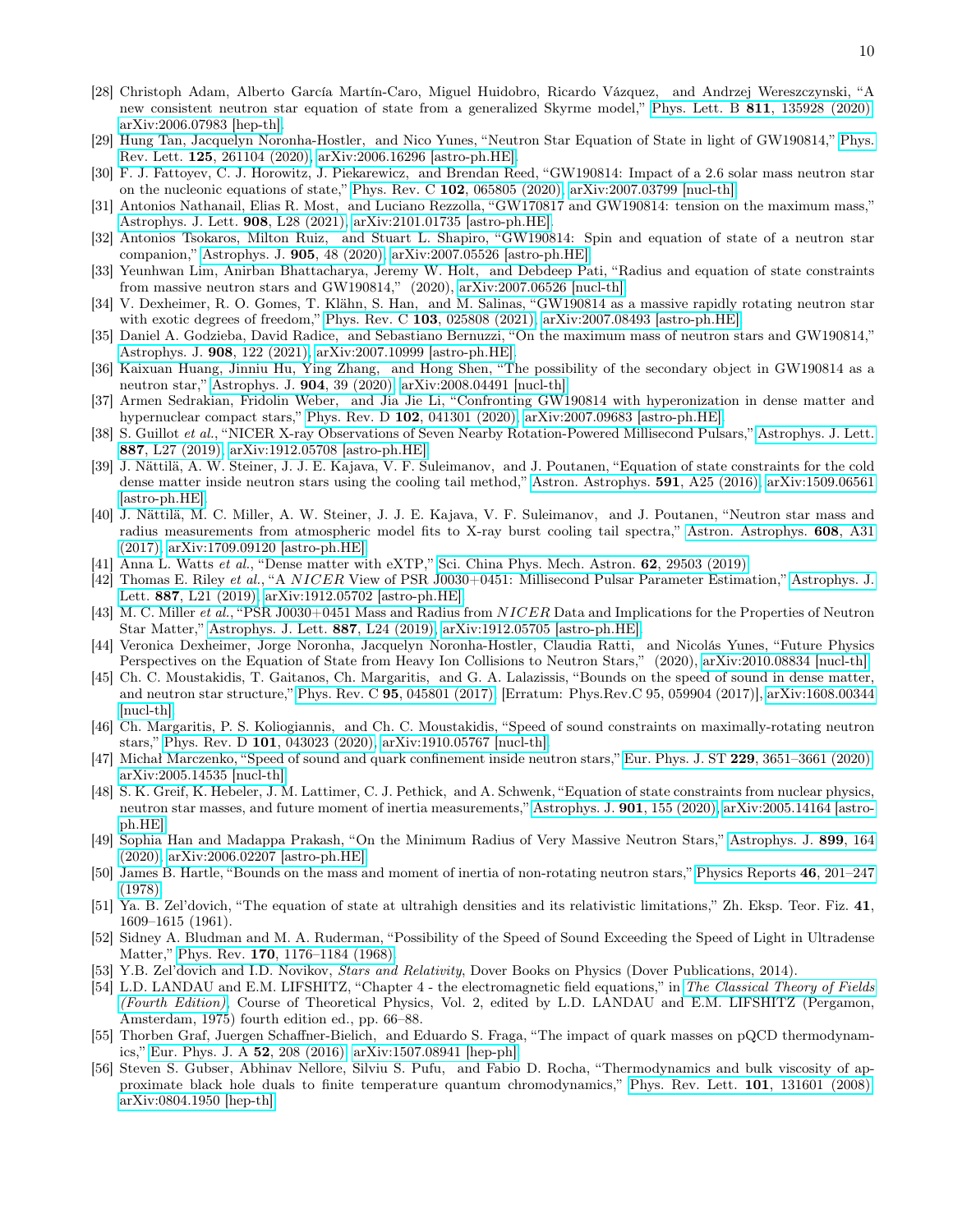- [57] Aleksey Cherman, Thomas D. Cohen, and Abhinav Nellore, "A Bound on the speed of sound from holography," [Phys.](https://doi.org/ 10.1103/PhysRevD.80.066003) Rev. D 80[, 066003 \(2009\),](https://doi.org/ 10.1103/PhysRevD.80.066003) [arXiv:0905.0903 \[hep-th\].](http://arxiv.org/abs/0905.0903)
- <span id="page-10-0"></span>[58] Stefano I. Finazzo, Romulo Rougemont, Hugo Marrochio, and Jorge Noronha, "Hydrodynamic transport coefficients for the non-conformal quark-gluon plasma from holography," JHEP 02[, 051 \(2015\),](https://doi.org/10.1007/JHEP02(2015)051) [arXiv:1412.2968 \[hep-ph\].](http://arxiv.org/abs/1412.2968)
- <span id="page-10-1"></span>[59] Szabocls Borsanyi, Zoltan Fodor, Christian Hoelbling, Sandor D. Katz, Stefan Krieg, and Kalman K. Szabo, "Full result for the QCD equation of state with  $2+1$  flavors," Phys. Lett. B 730, 99-104 (2014), [arXiv:1309.5258 \[hep-lat\].](http://arxiv.org/abs/1309.5258)
- <span id="page-10-2"></span>[60] A. Bazavov et al. (HotQCD), "Equation of state in ( 2+1 )-flavor QCD," Phys. Rev. D 90[, 094503 \(2014\),](https://doi.org/10.1103/PhysRevD.90.094503) [arXiv:1407.6387](http://arxiv.org/abs/1407.6387) [\[hep-lat\].](http://arxiv.org/abs/1407.6387)
- <span id="page-10-3"></span>[61] Stefano Carignano, Luca Lepori, Andrea Mammarella, Massimo Mannarelli, and Giulia Pagliaroli, "Scrutinizing the pion condensed phase," [Eur. Phys. J. A](https://doi.org/ 10.1140/epja/i2017-12221-x)  $53$ ,  $35$   $(2017)$ ,  $arXiv:1610.06097$  [hep-ph].
- <span id="page-10-4"></span>[62] Simon Hands, Seyong Kim, and Jon-Ivar Skullerud, "Deconfinement in dense 2-color QCD," [Eur. Phys. J. C](https://doi.org/10.1140/epjc/s2006-02621-8) 48, 193 [\(2006\),](https://doi.org/10.1140/epjc/s2006-02621-8) [arXiv:hep-lat/0604004.](http://arxiv.org/abs/hep-lat/0604004)
- <span id="page-10-5"></span>[63] Carlos Hoyos, Niko Jokela, David Rodríguez Fernández, and Aleksi Vuorinen, "Breaking the sound barrier in AdS/CFT," Phys. Rev. D 94[, 106008 \(2016\),](https://doi.org/ 10.1103/PhysRevD.94.106008) [arXiv:1609.03480 \[hep-th\].](http://arxiv.org/abs/1609.03480)
- [64] Christian Ecker, Carlos Hoyos, Niko Jokela, David Rodríguez Fernández, and Aleksi Vuorinen, "Stiff phases in strongly coupled gauge theories with holographic duals," JHEP 11[, 031 \(2017\),](https://doi.org/10.1007/JHEP11(2017)031) [arXiv:1707.00521 \[hep-th\].](http://arxiv.org/abs/1707.00521)
- [65] Andres Anabalon, Tomas Andrade, Dumitru Astefanesei, and Robert Mann, "Universal Formula for the Holographic Speed of Sound," Phys. Lett. B 781[, 547–552 \(2018\),](https://doi.org/ 10.1016/j.physletb.2018.04.028) [arXiv:1702.00017 \[hep-th\].](http://arxiv.org/abs/1702.00017)
- <span id="page-10-6"></span>[66] Paul M. Chesler, Niko Jokela, Abraham Loeb, and Aleksi Vuorinen, "Finite-temperature Equations of State for Neutron Star Mergers," Phys. Rev. D 100[, 066027 \(2019\),](https://doi.org/ 10.1103/PhysRevD.100.066027) [arXiv:1906.08440 \[astro-ph.HE\].](http://arxiv.org/abs/1906.08440)
- <span id="page-10-7"></span>[67] Tyler Gorda and Paul Romatschke, "Equation of state in two-, three-, and four-color QCD at nonzero temperature and density," Phys. Rev. D 92[, 014019 \(2015\),](https://doi.org/10.1103/PhysRevD.92.014019) [arXiv:1412.6712 \[hep-ph\].](http://arxiv.org/abs/1412.6712)
- <span id="page-10-8"></span>[68] Yuki Fujimoto and Kenji Fukushima, "Equation of state of cold and dense QCD matter in resummed perturbation theory," (2020), [arXiv:2011.10891 \[hep-ph\].](http://arxiv.org/abs/2011.10891)
- <span id="page-10-9"></span>[69] Larry McLerran and Sanjay Reddy, "Quarkyonic Matter and Neutron Stars," [Phys. Rev. Lett.](https://doi.org/ 10.1103/PhysRevLett.122.122701) 122, 122701 (2019), [arXiv:1811.12503 \[nucl-th\].](http://arxiv.org/abs/1811.12503)
- [70] Kie Sang Jeong, Larry McLerran, and Srimoyee Sen, "Dynamically generated momentum space shell structure of quarkyonic matter via an excluded volume model," Phys. Rev. C 101[, 035201 \(2020\),](https://doi.org/10.1103/PhysRevC.101.035201) [arXiv:1908.04799 \[nucl-th\].](http://arxiv.org/abs/1908.04799)
- <span id="page-10-15"></span>[71] Tianqi Zhao and James M. Lattimer, "Quarkyonic Matter Equation of State in Beta-Equilibrium," (2020), [arXiv:2004.08293 \[astro-ph.HE\].](http://arxiv.org/abs/2004.08293)
- [72] Jérôme Margueron, Hubert Hansen, Paul Proust, and Guy Chanfray, "Quarkyonic stars with isospin-flavor asymmetry," (2021), [arXiv:2103.10209 \[nucl-th\].](http://arxiv.org/abs/2103.10209)
- <span id="page-10-10"></span>[73] Dyana C. Duarte, Saul Hernandez-Ortiz, Kie Sang Jeong, and Larry D. McLerran, "Quarkyonic Effective Field Theory, Quark-Nucleon Duality and Ghosts," (2021), [arXiv:2103.05679 \[nucl-th\].](http://arxiv.org/abs/2103.05679)
- <span id="page-10-11"></span>[74] D. B. Blaschke, D. Gomez Dumm, A. G. Grunfeld, T. Klahn, and N. N. Scoccola, "Hybrid stars within a covariant, nonlocal chiral quark model," Phys. Rev. C 75[, 065804 \(2007\),](https://doi.org/ 10.1103/PhysRevC.75.065804) [arXiv:nucl-th/0703088.](http://arxiv.org/abs/nucl-th/0703088)
- <span id="page-10-12"></span>[75] Toru Kojo, Philip D. Powell, Yifan Song, and Gordon Baym, "Phenomenological QCD equation of state for massive neutron stars," Phys. Rev. D 91[, 045003 \(2015\),](https://doi.org/ 10.1103/PhysRevD.91.045003) [arXiv:1412.1108 \[hep-ph\].](http://arxiv.org/abs/1412.1108)
- <span id="page-10-14"></span>[76] M. Leonhardt, M. Pospiech, B. Schallmo, J. Braun, C. Drischler, K. Hebeler, and A. Schwenk, "Symmetric nuclear matter from the strong interaction," [Phys. Rev. Lett.](https://doi.org/10.1103/PhysRevLett.125.142502) 125, 142502 (2020), [arXiv:1907.05814 \[nucl-th\].](http://arxiv.org/abs/1907.05814)
- [77] Gordon Baym, Shun Furusawa, Tetsuo Hatsuda, Toru Kojo, and Hajime Togashi, "New Neutron Star Equation of State with Quark-Hadron Crossover," [Astrophys. J.](https://doi.org/10.3847/1538-4357/ab441e) 885, 42 (2019), [arXiv:1903.08963 \[astro-ph.HE\].](http://arxiv.org/abs/1903.08963)
- <span id="page-10-16"></span>[78] Zacharias Roupas, Grigoris Panotopoulos, and Ilídio Lopes, "QCD color superconductivity in compact stars: color-flavor locked quark star candidate for the gravitational-wave signal GW190814," Phys. Rev. D 103[, 083015 \(2021\),](https://doi.org/10.1103/PhysRevD.103.083015) [arXiv:2010.11020 \[astro-ph.HE\].](http://arxiv.org/abs/2010.11020)
- [79] German Malfatti, Milva G. Orsaria, Ignacio F. Ranea-Sandoval, Gustavo A. Contrera, and Fridolin Weber, "Delta baryons and diquark formation in the cores of neutron stars," Phys. Rev. D 102[, 063008 \(2020\),](https://doi.org/10.1103/PhysRevD.102.063008) [arXiv:2008.06459 \[astro-ph.HE\].](http://arxiv.org/abs/2008.06459)
- <span id="page-10-13"></span>[80] A. Ayriyan, D. Blaschke, A. G. Grunfeld, D. Alvarez-Castillo, H. Grigorian, and V. Abgaryan, "Bayesian analysis of multimessenger M-R data with interpolated hybrid EoS," (2021), [arXiv:2102.13485 \[astro-ph.HE\].](http://arxiv.org/abs/2102.13485)
- [81] Kazem Bitaghsir Fadafan, Jesús Cruz Rojas, and Nick Evans, "Deconfined, Massive Quark Phase at High Density and Compact Stars: A Holographic Study," Phys. Rev. D 101[, 126005 \(2020\),](https://doi.org/10.1103/PhysRevD.101.126005) [arXiv:1911.12705 \[hep-ph\].](http://arxiv.org/abs/1911.12705)
- [82] Chengjun Xia, Zhenyu Zhu, Xia Zhou, and Ang Li, "Sound velocity in dense stellar matter with strangeness and compact stars," Chin. Phys. C 45[, 055104 \(2021\),](https://doi.org/ 10.1088/1674-1137/abea0d) [arXiv:1906.00826 \[nucl-th\].](http://arxiv.org/abs/1906.00826)
- [83] J. R. Stone, V. Dexheimer, P. A. M. Guichon, and A. W. Thomas, "Equation of State of Hot Dense Hyperonic Matter in the Quark-Meson-Coupling (QMC-A) model," (2019), [arXiv:1906.11100 \[nucl-th\].](http://arxiv.org/abs/1906.11100)
- [84] A. Li, Z. Y. Zhu, E. P. Zhou, J. M. Dong, J. N. Hu, and C. J. Xia, "Neutron star equation of state: Quark mean-field (QMF) modeling and applications," JHEAp 28[, 19–46 \(2020\),](https://doi.org/10.1016/j.jheap.2020.07.001) [arXiv:2007.05116 \[nucl-th\].](http://arxiv.org/abs/2007.05116)
- <span id="page-10-17"></span>[85] Robert D. Pisarski, "Remarks on nuclear matter: how an  $\omega_0$  condensate can spike the speed of sound, and a model of  $Z(3)$  baryons,"  $(2021)$ , [arXiv:2101.05813 \[nucl-th\].](http://arxiv.org/abs/2101.05813)
- [86] Somenath Pal, Guruprasad Kadam, and Abhijit Bhattacharyya, "Hadron resonance gas model with repulsive mean-field interactions: specific heat, isothermal compressibilty and speed of sound," (2021), [arXiv:2104.08531 \[hep-ph\].](http://arxiv.org/abs/2104.08531)
- [87] T. F. Motta, P. A. M. Guichon, and A. W. Thomas, "On the sound speed in hyperonic stars," [Nucl. Phys. A](https://doi.org/ 10.1016/j.nuclphysa.2021.122157) 1009, [122157 \(2021\),](https://doi.org/ 10.1016/j.nuclphysa.2021.122157) [arXiv:2009.10908 \[nucl-th\].](http://arxiv.org/abs/2009.10908)